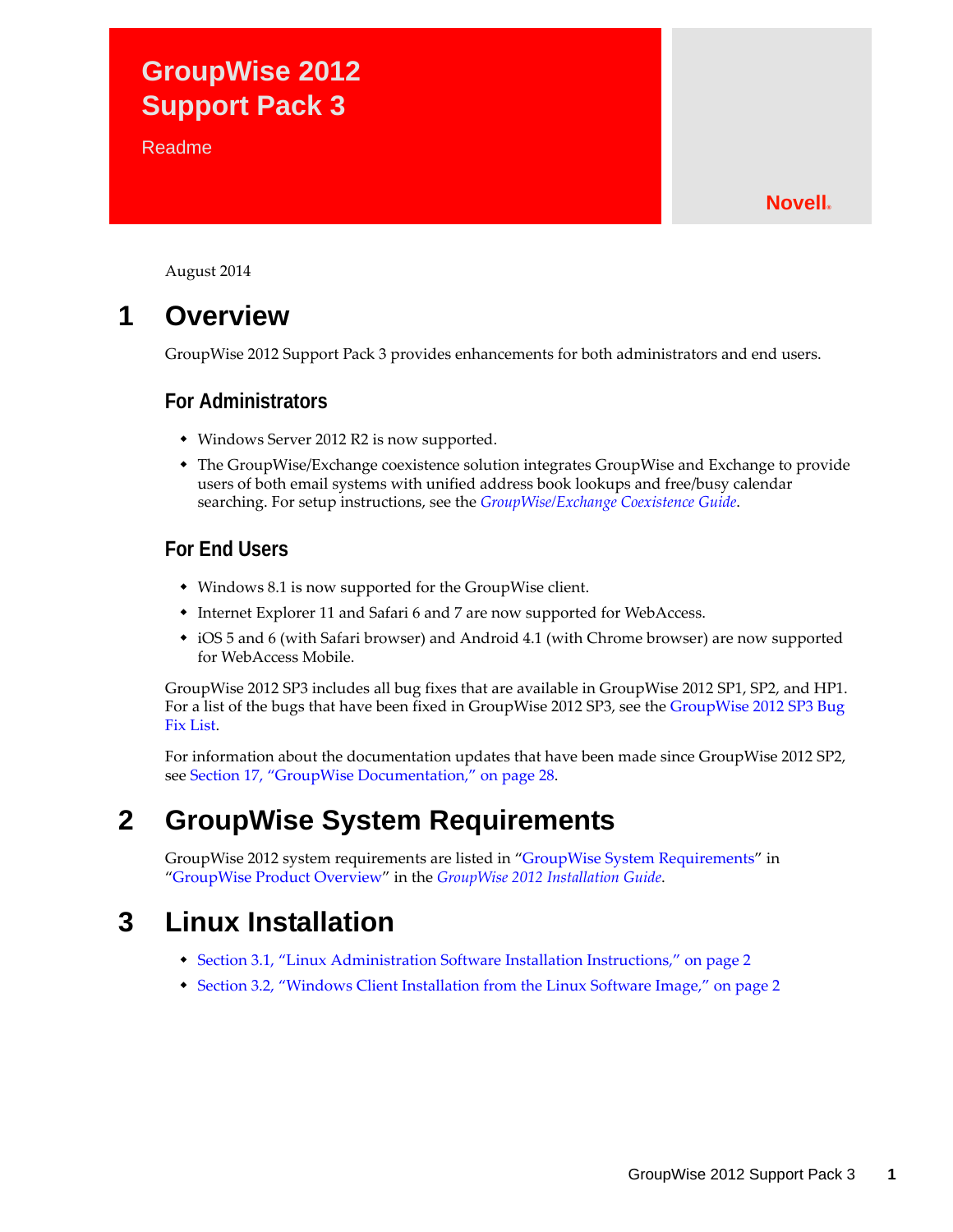### <span id="page-1-0"></span>**3.1 Linux Administration Software Installation Instructions**

**IMPORTANT:** If you are installing the GroupWise software in a cluster, refer to the *[GroupWise 2012](http://www.novell.com/documentation/groupwise2012/pdfdoc/gw2012_guide_interop/gw2012_guide_interop.pdf#A20gkue)  [Interoperability Guide](http://www.novell.com/documentation/groupwise2012/pdfdoc/gw2012_guide_interop/gw2012_guide_interop.pdf#A20gkue)* for cluster-specific installation instructions before starting to install the GroupWise 2012 SP3 software.

**1** Download the GroupWise 2012 SP3 Administration compressed tar file to a temporary directory on your Linux server:

gw12.0.2\_full\_linux\_en.tar.gz gw12.0.2\_full\_linux\_multi.tar.gz

**2** In a terminal window at your Linux server, change to the temporary directory, then use the following command to uncompress and untar the downloaded file:

tar -xvzf *file\_name*.tar.gz

The files are extracted to the root of the directory.

- **3** Become root by entering su and the root password.
- **4** In the directory where you extracted the GroupWise 2012 SP3 files, use the following command to start the GroupWise Installation program:

./install

- **5** Click *Create or Update GroupWise System*.
- **6** Follow the on-screen instructions to install the GroupWise 2012 SP3 software.

When you install a Support Pack, you can streamline the update process by using the *Install* option to install the updated RPM for each agent. Typically, you do not need to use the *Configure* option after installing updated agent software, if the agent configuration has not changed since the previous installation. If you encounter a problem starting the updated agent, use the *Configure* option to update the configuration information for the agent.

Update the primary domain first. Start the MTA in the primary domain. Then update secondary domains, followed by the post offices in each domain. Start each MTA and POA for each domain and post office. Then update the other GroupWise agents.

For additional installation instructions, see the *[GroupWise 2012 Installation Guide](http://www.novell.com/documentation/groupwise2012/pdfdoc/gw2012_guide_install/gw2012_guide_install.pdf#gw2012guideinst)*.

### <span id="page-1-1"></span>**3.2 Windows Client Installation from the Linux Software Image**

The GroupWise Windows client is included in the GroupWise 2012 SP3 Linux software image.

To install the Windows client from the Linux image:

- **1** On the Linux server where the GroupWise 2012 SP3 image is located, create a Samba share of the software distribution directory (/opt/novell/groupwise/software).
- **2** On the Windows workstation where you want to install the GroupWise client, map a drive to the Samba share.
- **3** Run setup.exe in the \\*linux\_server*\*samba\_share*\software\client directory, as described in "[Installing the GroupWise Client](http://www.novell.com/documentation/groupwise2012/pdfdoc/gw2012_guide_install/gw2012_guide_install.pdf#A2iiipr)" in the *[GroupWise 2012 Installation Guide](http://www.novell.com/documentation/groupwise2012/pdfdoc/gw2012_guide_install/gw2012_guide_install.pdf#gw2012guideinst)*.

For automated distribution of the GroupWise Windows client, SetupIP is also included in the Linux software image. For usage instructions, see "[Using GroupWise AutoUpdate and SetupIP to](http://www.novell.com/documentation/groupwise2012/pdfdoc/gw2012_guide_admin/gw2012_guide_admin.pdf#bv4v0uy)  [Distribute the GroupWise Windows Client"](http://www.novell.com/documentation/groupwise2012/pdfdoc/gw2012_guide_admin/gw2012_guide_admin.pdf#bv4v0uy) in ["Client](http://www.novell.com/documentation/groupwise2012/pdfdoc/gw2012_guide_admin/gw2012_guide_admin.pdf#A7q51s6)" in the *[GroupWise 2012 Administration Guide](http://www.novell.com/documentation/groupwise2012/pdfdoc/gw2012_guide_admin/gw2012_guide_admin.pdf#A2zvyc4)*.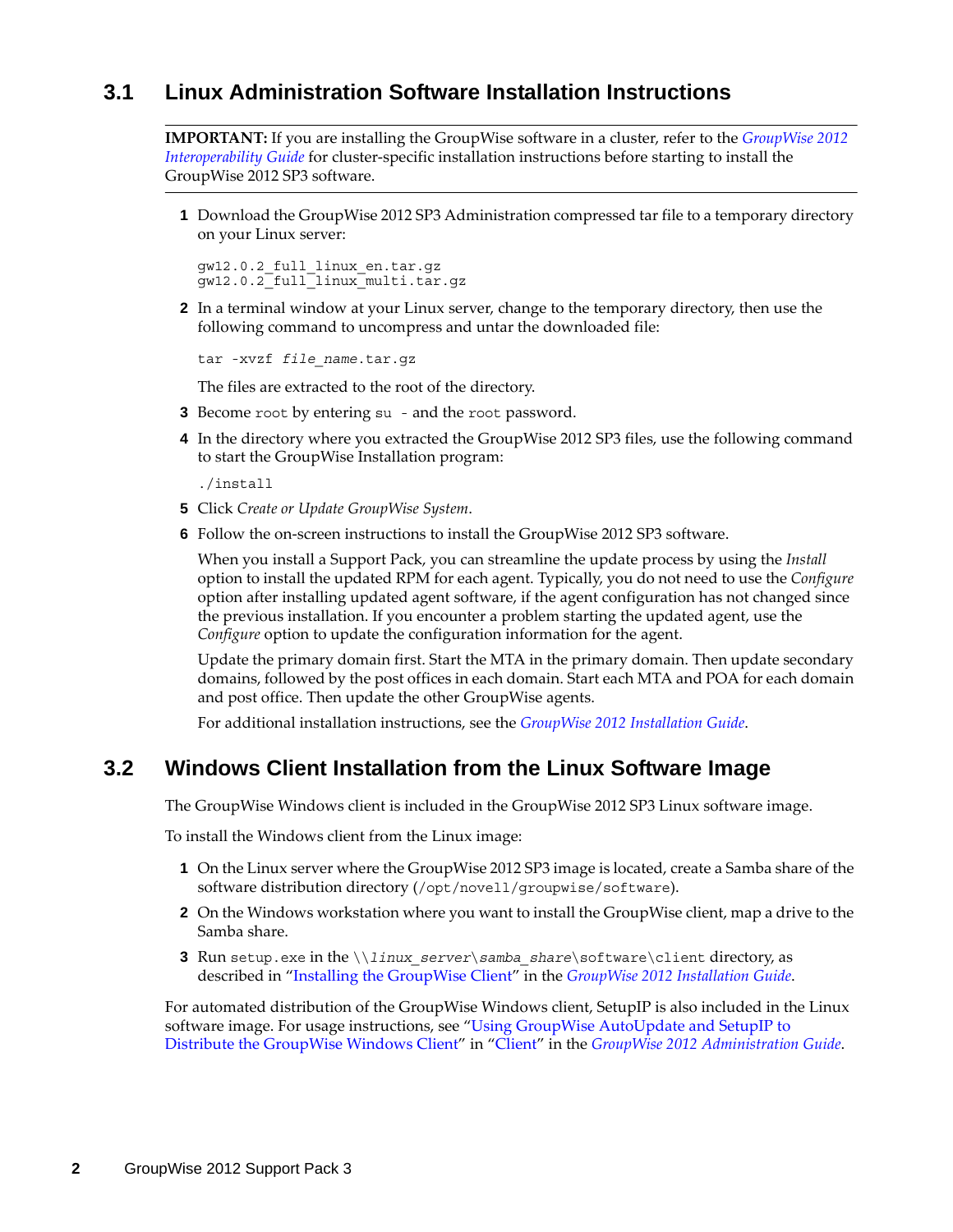# **4 Windows Installation**

- [Section 4.1, "Windows Administration and Agent Software Installation Instructions," on page 3](#page-2-0)
- [Section 4.2, "Windows Client Software Installation Instructions," on page 3](#page-2-1)

### <span id="page-2-0"></span>**4.1 Windows Administration and Agent Software Installation Instructions**

**IMPORTANT:** If you are installing the GroupWise software in a cluster, refer to the *[GroupWise 2012](http://www.novell.com/documentation/groupwise2012/pdfdoc/gw2012_guide_interop/gw2012_guide_interop.pdf#A20gkue)  [Interoperability Guide](http://www.novell.com/documentation/groupwise2012/pdfdoc/gw2012_guide_interop/gw2012_guide_interop.pdf#A20gkue)* for cluster-specific installation instructions before starting to install the GroupWise 2012 SP3 software.

**1** Download the Windows GroupWise 2012 SP3 compressed executable file to a temporary directory on your Windows server:

```
gw12.0.2_full_win_en.zip
gw12.0.2_full_win_multi.zip
```
**2** Extract the .zip file into a directory at the root of your local drive or to a network server drive that can handle long path names

The compressed file contains directory paths that could exceed DOS limits.

- **3** In Windows Explorer, browse to the directory where you extracted the GroupWise 2012 SP3 file.
- **4** Double-click setup.exe to run the GroupWise Installation program.
- **5** Click *Install GroupWise System*.
- **6** Follow the on-screen instructions to install the GroupWise 2012 SP3 software.

When you install a Support Pack, you can streamline the update process by copying the updated agent software files but not configuring the agents again. In the Installation program, select *Install the Software Files, But Do Not Configure the Agents* on the Installation Path page when you install the POA, the MTA, and the GWIA.

Update the primary domain first. Start the MTA in the primary domain. Then update secondary domains, followed by the post offices in each domain. Start each MTA and POA for each domain and post office. Then update the other GroupWise agents.

For additional instructions, refer to the *GroupWise 2012 Installation Guide* on the [GroupWise 2012](http://www.novell.com/documentation/groupwise2012)  [Documentation Web site](http://www.novell.com/documentation/groupwise2012) (http://www.novell.com/documentation/groupwise2012).

### <span id="page-2-1"></span>**4.2 Windows Client Software Installation Instructions**

**1** Download the GroupWise 2012 SP3 Windows Client compressed executable file to a temporary directory on your workstation:

```
gw12.0.2_client_win_en.exe
gw12.0.2_client_win_multi.exe
```
- **2** In Windows Explorer, browse to the directory where you downloaded the GroupWise 2012 SP3 Client compressed executable file.
- **3** Double-click the downloaded file to extract the GroupWise client software and start the GroupWise client Setup program.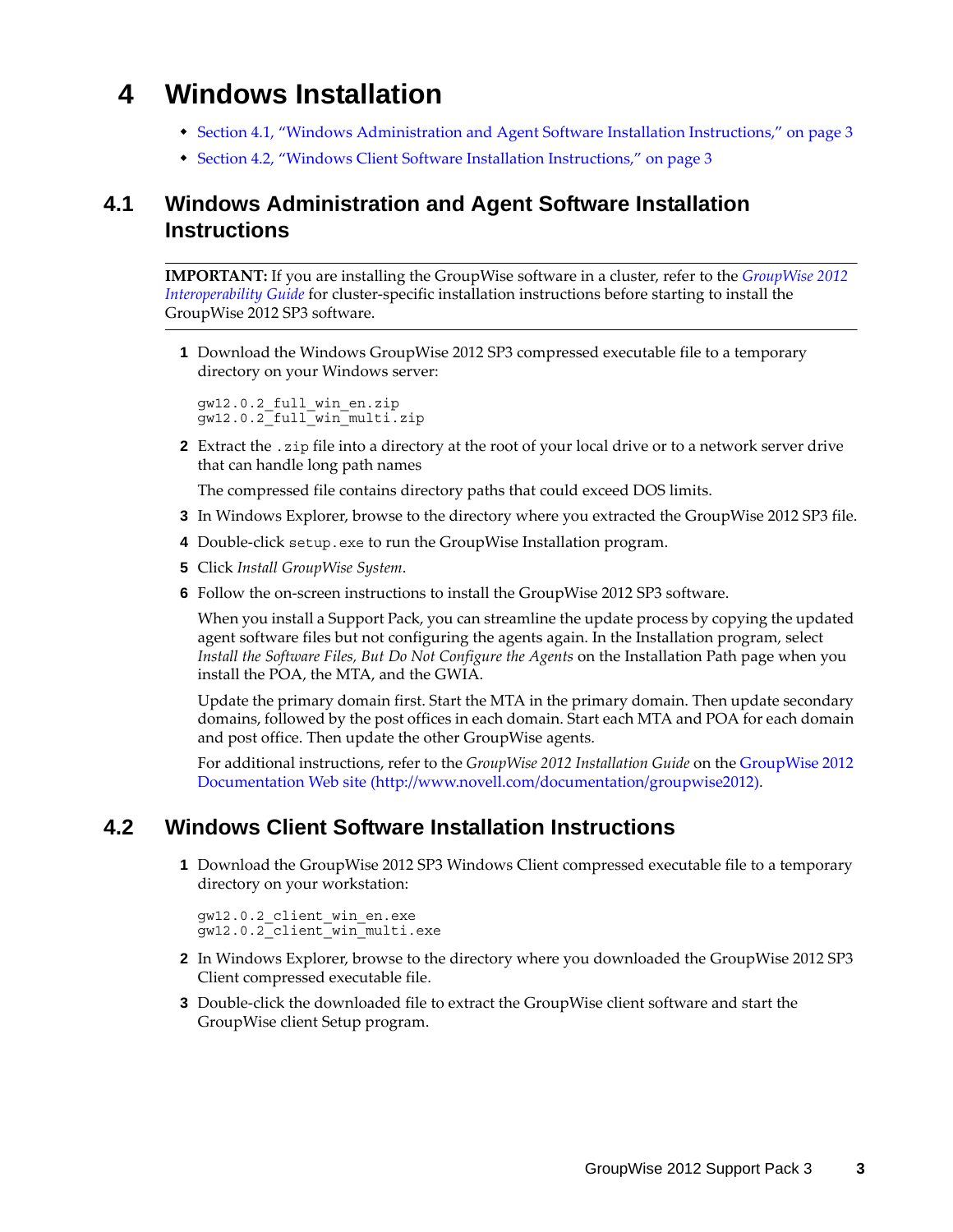**4** Follow the on-screen instructions to install the GroupWise 2012 SP3 client software on your workstation.

The GroupWise Setup Progress dialog box displays a green bar during the installation process. Occasionally, long pauses might occur. You can also check the activity of the GroupWise client Setup program by viewing the *Performance* tab of the Windows Task Manager to observe CPU usage.

## **5 Installation Issues**

- [Section 5.1, "General Installation Issues," on page 4](#page-3-0)
- [Section 5.2, "Linux Installation Issues," on page 4](#page-3-1)
- [Section 5.3, "Windows Installation Issues," on page 6](#page-5-0)

Installation issues for individual GroupWise components are located under the heading for each component.

### <span id="page-3-0"></span>**5.1 General Installation Issues**

Platform-specific installation issues are listed in separate sections below. Installation issues for individual GroupWise components are located under the heading for each component.

[Section 5.1.1, "GroupWise Version Compatibility," on page 4](#page-3-2)

### <span id="page-3-2"></span>**5.1.1 GroupWise Version Compatibility**

If you install GroupWise on multiple platforms, or if you run multiple versions (for example, GroupWise 7 or 8 and GroupWise 2012 in the same GroupWise system), refer to "GroupWise Version [Compatibility"](http://www.novell.com/documentation/groupwise2012/pdfdoc/gw2012_guide_install/gw2012_guide_install.pdf#A4dx2sf) in the *[GroupWise 2012 Installation Guide](http://www.novell.com/documentation/groupwise2012/pdfdoc/gw2012_guide_install/gw2012_guide_install.pdf#gw2012guideinst)* to ensure that the combinations you are using are supported.

For example, you cannot run a GroupWise 2012 client against a GroupWise 8 or earlier post office. Earlier POAs cannot support later GroupWise clients. However, you can run a GroupWise 8 or earlier client against a GroupWise 2012 POA.

Also, you should not run the GroupWise 8 or earlier snap-ins to ConsoleOne to access GroupWise 2012 databases or eDirectory objects. You can use *Admin Lockout Settings* under *Tools > GroupWise System Operations > System Preferences* to specify the required version of the ConsoleOne snap-ins for each domain as needed.

### <span id="page-3-1"></span>**5.2 Linux Installation Issues**

- [Section 5.2.1, "32-bit Runtime Libraries Required on 64-bit Linux," on page 4](#page-3-3)
- [Section 5.2.2, "SLES Base System Installation Required," on page 5](#page-4-0)
- [Section 5.2.3, "System Creation on SLES 11 in a Virtual Machine," on page 5](#page-4-1)
- [Section 5.2.4, "GroupWise Installation to a Xen Guest on SLES 10," on page 5](#page-4-2)
- \* [Section 5.2.5, "eDirectory Reinstallation on Open Enterprise Server," on page 5](#page-4-3)

### <span id="page-3-3"></span>**5.2.1 32-bit Runtime Libraries Required on 64-bit Linux**

When you install a Linux operating system for use with GroupWise, do not deselect the 32-bit runtime libraries. GroupWise requires the 32-bit runtime libraries.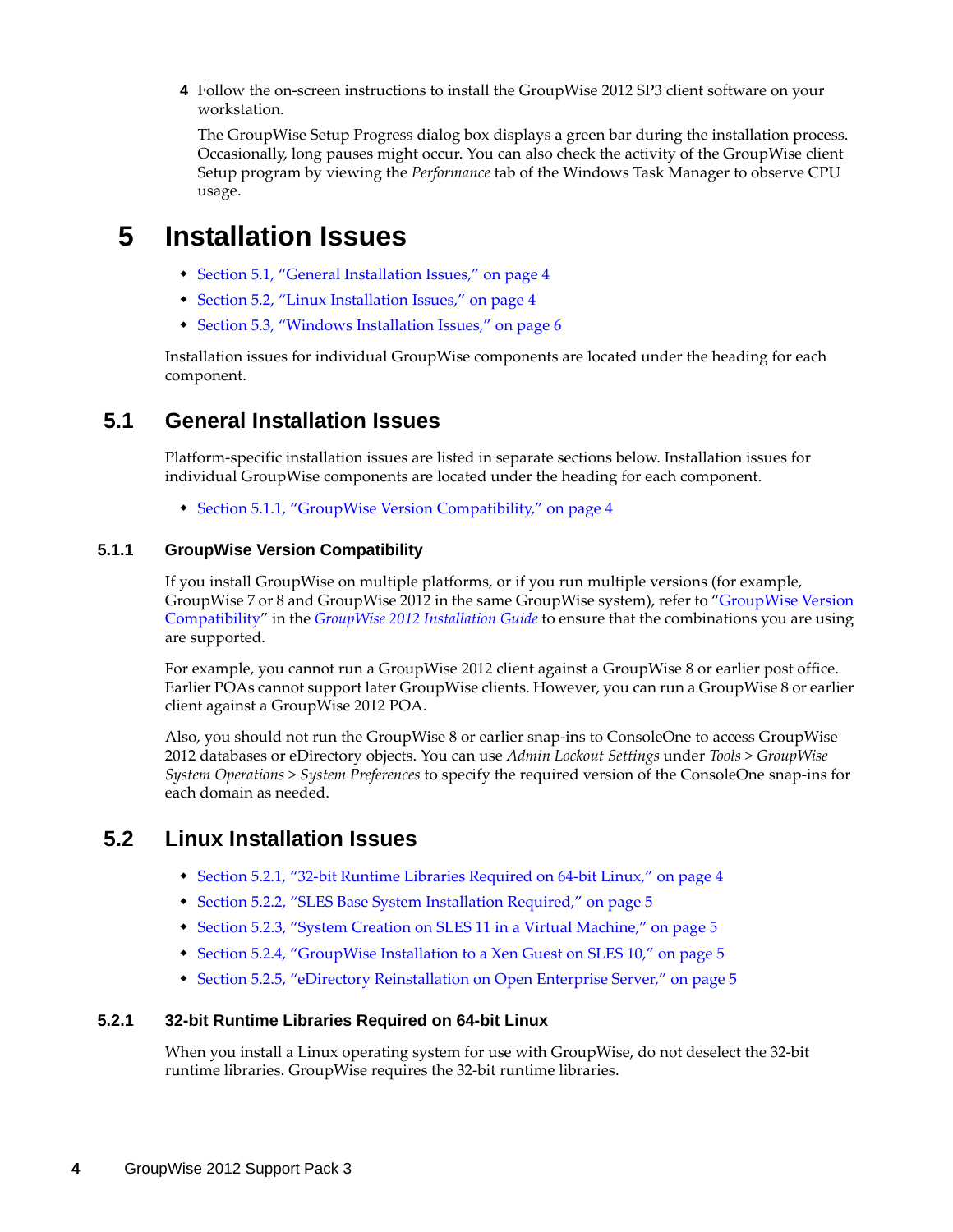### <span id="page-4-0"></span>**5.2.2 SLES Base System Installation Required**

When you install SUSE Linux Enterprise Server (SLES) for use with GroupWise, select the *Base System* option. If you select the *Minimal System (Appliances)* option, the GroupWise Installation program prompts you to install additional packages to meet GroupWise dependencies. Although you can manually install the additional packages after installing SLES, it is simpler to install SLES so that all GroupWise dependencies are automatically met.

### <span id="page-4-1"></span>**5.2.3 System Creation on SLES 11 in a Virtual Machine**

When you run the Linux GroupWise Installation program and create a new GroupWise system in a virtual machine on SLES 11, the system creation process might crash with a Java exception. There are two workarounds:

- Configure the virtual machine with at least 4 GB of memory to avoid the problem.
- In ConsoleOne, delete the POA object that was created during GroupWise system creation, then create a new POA object. Install and configure the agents independent from creating the GroupWise system.

### <span id="page-4-2"></span>**5.2.4 GroupWise Installation to a Xen Guest on SLES 10**

When you install GroupWise on SLES 10 to a Xen guest, you might receive the following error message:

The current window is not large enough to run install. Please resize the window and run install again.

At present, the SLES 10 Xen console window does not report its dimensions properly. To work around this:

- **1** Ensure that SSH is enabled on the Xen guest.
- **2** Open an X terminal window on the SLES 10 Xen host, using the following command:

ssh -X root@*guest\_ip\_address*

**3** Run the GroupWise Installation program from the Xen host.

### <span id="page-4-3"></span>**5.2.5 eDirectory Reinstallation on Open Enterprise Server**

If you need to uninstall and reinstall eDirectory on Open Enterprise Server for Linux, your GroupWise system is affected, because the GroupWise objects in eDirectory are lost when eDirectory is uninstalled. Therefore, you need to re-create the GroupWise objects in the new eDirectory tree.

- **1** (Conditional) If ConsoleOne has been uninstalled and reinstalled along with eDirectory, reinstall the GroupWise snap-ins to ConsoleOne, as described in ["Installing the GroupWise](http://www.novell.com/documentation/groupwise2012/pdfdoc/gw2012_guide_admin/gw2012_guide_admin.pdf#bvz43u0)  [Administrator Snap-Ins to Linux ConsoleOne"](http://www.novell.com/documentation/groupwise2012/pdfdoc/gw2012_guide_admin/gw2012_guide_admin.pdf#bvz43u0) in "[System"](http://www.novell.com/documentation/groupwise2012/pdfdoc/gw2012_guide_admin/gw2012_guide_admin.pdf#A7q4urx) in the *[GroupWise 2012 Administration](http://www.novell.com/documentation/groupwise2012/pdfdoc/gw2012_guide_admin/gw2012_guide_admin.pdf#A2zvyc4)  [Guide](http://www.novell.com/documentation/groupwise2012/pdfdoc/gw2012_guide_admin/gw2012_guide_admin.pdf#A2zvyc4)*.
- **2** In ConsoleOne, extend the eDirectory schema for GroupWise objects, as described in ["Check](http://www.novell.com/documentation/groupwise2012/pdfdoc/gw2012_guide_admin/gw2012_guide_admin.pdf#br0mx45)  [eDirectory Schema](http://www.novell.com/documentation/groupwise2012/pdfdoc/gw2012_guide_admin/gw2012_guide_admin.pdf#br0mx45)" in ["System](http://www.novell.com/documentation/groupwise2012/pdfdoc/gw2012_guide_admin/gw2012_guide_admin.pdf#A7q4urx)" in the *[GroupWise 2012 Administration Guide](http://www.novell.com/documentation/groupwise2012/pdfdoc/gw2012_guide_admin/gw2012_guide_admin.pdf#A2zvyc4)*.
- **3** Graft the GroupWise objects into the new eDirectory tree:
	- **3a** Access the primary GroupWise domain directory, as described in ["Select Domain"](http://www.novell.com/documentation/groupwise2012/pdfdoc/gw2012_guide_admin/gw2012_guide_admin.pdf#A3n2haj) in "[System"](http://www.novell.com/documentation/groupwise2012/pdfdoc/gw2012_guide_admin/gw2012_guide_admin.pdf#A7q4urx) in the *[GroupWise 2012 Administration Guide](http://www.novell.com/documentation/groupwise2012/pdfdoc/gw2012_guide_admin/gw2012_guide_admin.pdf#A2zvyc4)*.
	- **3b** Graft your GroupWise domains and post offices into the new eDirectory tree, as described in ["Graft GroupWise Objects"](http://www.novell.com/documentation/groupwise2012/pdfdoc/gw2012_guide_admin/gw2012_guide_admin.pdf#Adpbggx) in ["System](http://www.novell.com/documentation/groupwise2012/pdfdoc/gw2012_guide_admin/gw2012_guide_admin.pdf#A7q4urx)" in the *[GroupWise 2012 Administration Guide](http://www.novell.com/documentation/groupwise2012/pdfdoc/gw2012_guide_admin/gw2012_guide_admin.pdf#A2zvyc4)*.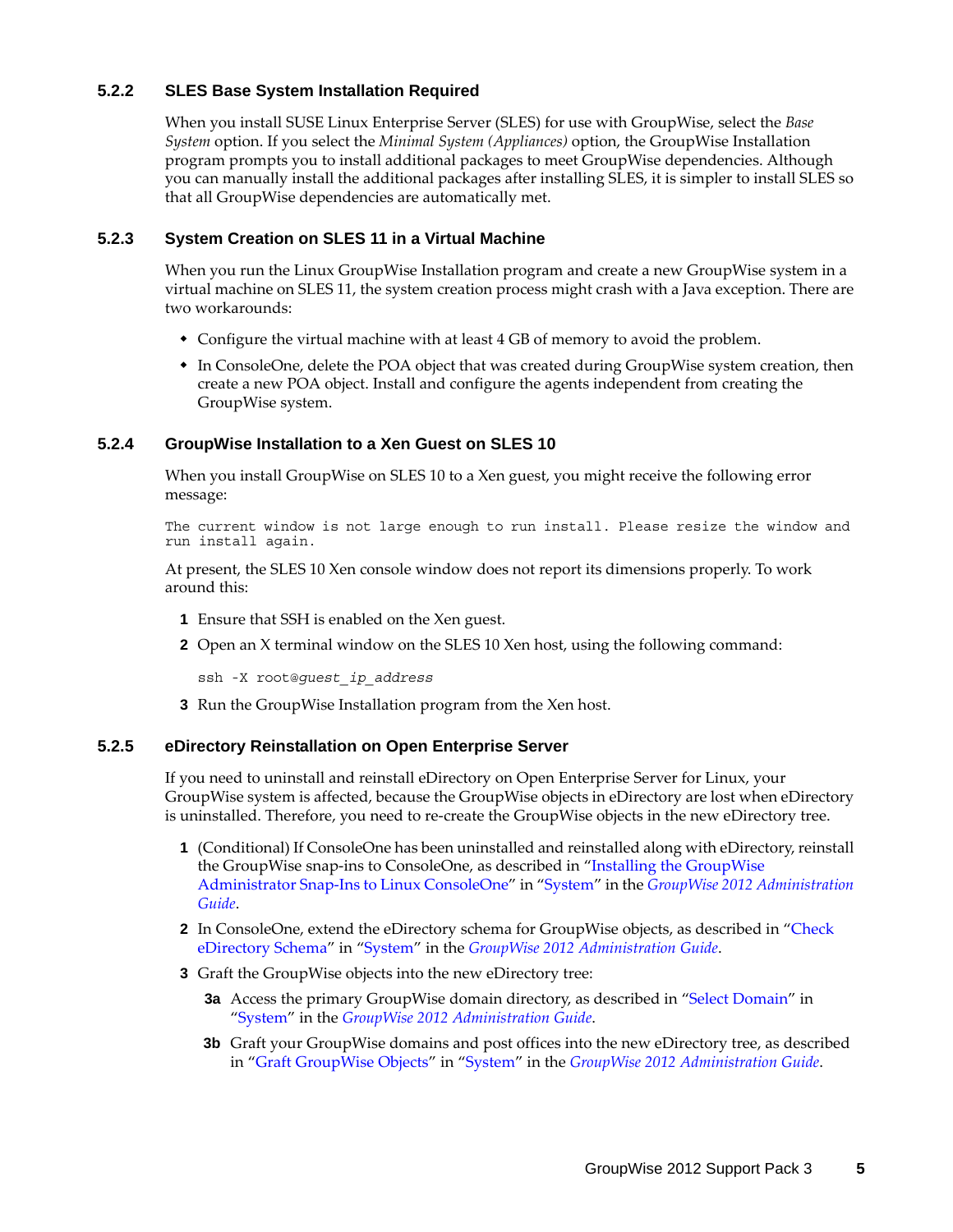For additional assistance, see TID 7004121, "How to Graft GroupWise Objects," in the [Novell Support Knowledgebase](http://www.novell.com/support) (http://www.novell.com/support).

- **3c** Graft in GroupWise users and other GroupWise objects that belong to post offices.
- **4** Start all the GroupWise agents.

### <span id="page-5-0"></span>**5.3 Windows Installation Issues**

- [Section 5.3.1, "Windows Client Installation in a 64-bit Environment," on page 6](#page-5-1)
- [Section 5.3.2, "Windows Security Rights for GroupWise Client Installation," on page 7](#page-6-0)
- [Section 5.3.3, "Can't Launch the GroupWise Client from the Client Setup Program," on page 7](#page-6-1)
- [Section 5.3.4, "Norton Internet Security 2010 and SetupIP," on page 7](#page-6-2)

#### <span id="page-5-1"></span>**5.3.1 Windows Client Installation in a 64-bit Environment**

The GroupWise Windows client is a 32-bit application. Microsoft indicates that it is not advisable to run 64-bit Office applications that use 64-bit MAPI in the same environment with 32-bit applications that use 32-bit MAPI. For background information, refer to *[Building MAPI Applications on 32-Bit and](http://msdn.microsoft.com/en-us/library/dd941355.aspx)  [64-Bit Platforms](http://msdn.microsoft.com/en-us/library/dd941355.aspx)* (http://msdn.microsoft.com/en-us/library/dd941355.aspx).

If you need to run the GroupWise client in the same environment with Microsoft Office, the 32-bit version of Office is recommended. If you prefer the 64-bit version of Office, GroupWise and Office do coexist successfully in the majority of environments.

Very occasionally, you might encounter the following errors when you start the GroupWise client when 64-bit Office is also installed:

- The 'MAPI Session Handle' of the Novell GroupWise 'Object Request Broker' could not be accessed. The address book cannot run.
- GroupWise is not properly installed. The Address Book component could not be initialized. Please run GroupWise Setup, or contact your system administrator.

To enable the GroupWise client to function correctly in these situations, use either of the following workarounds:

Run the GroupWise client Setup program a second time, selecting *Repair*.

or

Uninstall the GroupWise client, then reinstall it.

Similarly, you might very occasionally encounter the following errors if you start 64-bit Outlook:

- Either there is no default mail client or the current mail client cannot fulfill the messages request. Please run Microsoft Outlook and set it as the default mail client.
- Cannot start Microsoft Outlook. Cannot open the Outlook window. The set of folders cannot be opened. An unexpected error has occurred. MAPI was unable to load the information service gwmsp1.dll. Be sure the service is correctly installed and configured.

To enable Outlook to start correctly, do not select the Novell GroupWise Profile that is installed with the GroupWise Windows client. Instead, create a new profile as you start Outlook, so that the profile is compatible with 64-bit Outlook.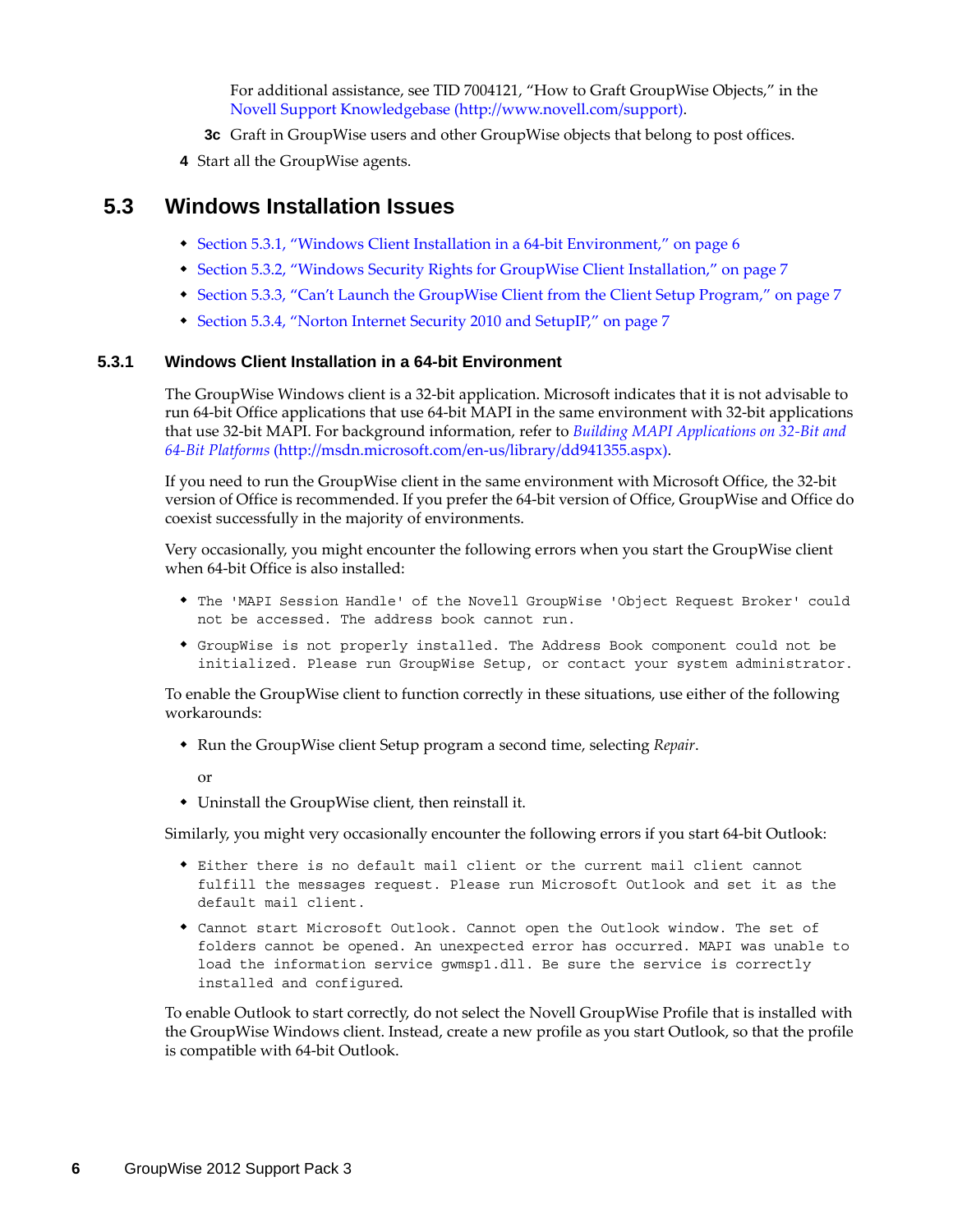### <span id="page-6-0"></span>**5.3.2 Windows Security Rights for GroupWise Client Installation**

If the GroupWise Windows client is originally installed by the Windows Administrator user, the Administrator user must also perform software updates. When the client is installed by the Administrator, the GroupWise client software cannot be updated by a regular user or a Windows Power User.

### <span id="page-6-1"></span>**5.3.3 Can't Launch the GroupWise Client from the Client Setup Program**

Starting in GroupWise 2012 SP1, you cannot launch the GroupWise client directly from the client Setup program. You must exit the client Setup program, then launch the GroupWise client.

### <span id="page-6-2"></span>**5.3.4 Norton Internet Security 2010 and SetupIP**

Older versions of Norton Internet Security 2010 incorrectly identify GroupWise SetupIP as a virus and automatically remove it while it is trying to install the GroupWise Windows client on a workstation. Symantec indicates that this problem is resolved by running LiveUpdate to obtain the latest version of Norton Internet Security 2010. If you still encounter the problem, you must disable Norton Internet Security 2010 before SetupIP can successfully run on a workstation.

## **6 Administration Issues**

- [Section 6.1, "General Administration Issues," on page 7](#page-6-3)
- [Section 6.2, "Linux Administration Issues," on page 8](#page-7-0)
- [Section 6.3, "Windows Administration Issues," on page 9](#page-8-0)

### <span id="page-6-3"></span>**6.1 General Administration Issues**

- [Section 6.1.1, "GWCSRGEN Functionality," on page 7](#page-6-4)
- [Section 6.1.2, "Server Names," on page 7](#page-6-5)
- [Section 6.1.3, "Identity Manager Driver Version Compatibility," on page 8](#page-7-1)
- [Section 6.1.4, "Identity Manager Driver in a 64-bit Environment," on page 8](#page-7-2)
- [Section 6.1.5, "Server-Based Antivirus Software," on page 8](#page-7-3)

### <span id="page-6-4"></span>**6.1.1 GWCSRGEN Functionality**

In earlier versions of GroupWise, the GroupWise Generate CSR Utility (GWCSRGEN) created a certification signing request (CSR) that returned an [MD5](http://en.wikipedia.org/wiki/MD5) (http://en.wikipedia.org/wiki/MD5) certificate. The MD5 algorithm is now considered compromised and should not be used.

Starting in GroupWise 2012 SP1, GWCSRGEN creates a CSR that returns an [SHA-1](http://en.wikipedia.org/wiki/SHA-1) (http:// en.wikipedia.org/wiki/SHA-1) certificate. The SHA-1 algorithm is more secure than MD5, but also has some potential weaknesses.

For the most stringent security needs, GWCSRGEN should no longer be used for generating CSRs. For suggested alternatives, see ["Generating a Certificate Signing Request"](http://www.novell.com/documentation/groupwise2012/pdfdoc/gw2012_guide_admin/gw2012_guide_admin.pdf#Akf47cc) in ["Security](http://www.novell.com/documentation/groupwise2012/pdfdoc/gw2012_guide_admin/gw2012_guide_admin.pdf#Altf8xr)  [Administration](http://www.novell.com/documentation/groupwise2012/pdfdoc/gw2012_guide_admin/gw2012_guide_admin.pdf#Altf8xr)" in the *[GroupWise 2012 Administration Guide](http://www.novell.com/documentation/groupwise2012/pdfdoc/gw2012_guide_admin/gw2012_guide_admin.pdf#A2zvyc4)*.

### <span id="page-6-5"></span>**6.1.2 Server Names**

When filling in a *UNC Path* field in ConsoleOne, you must specify the server name. You cannot use an IP address or DNS hostname.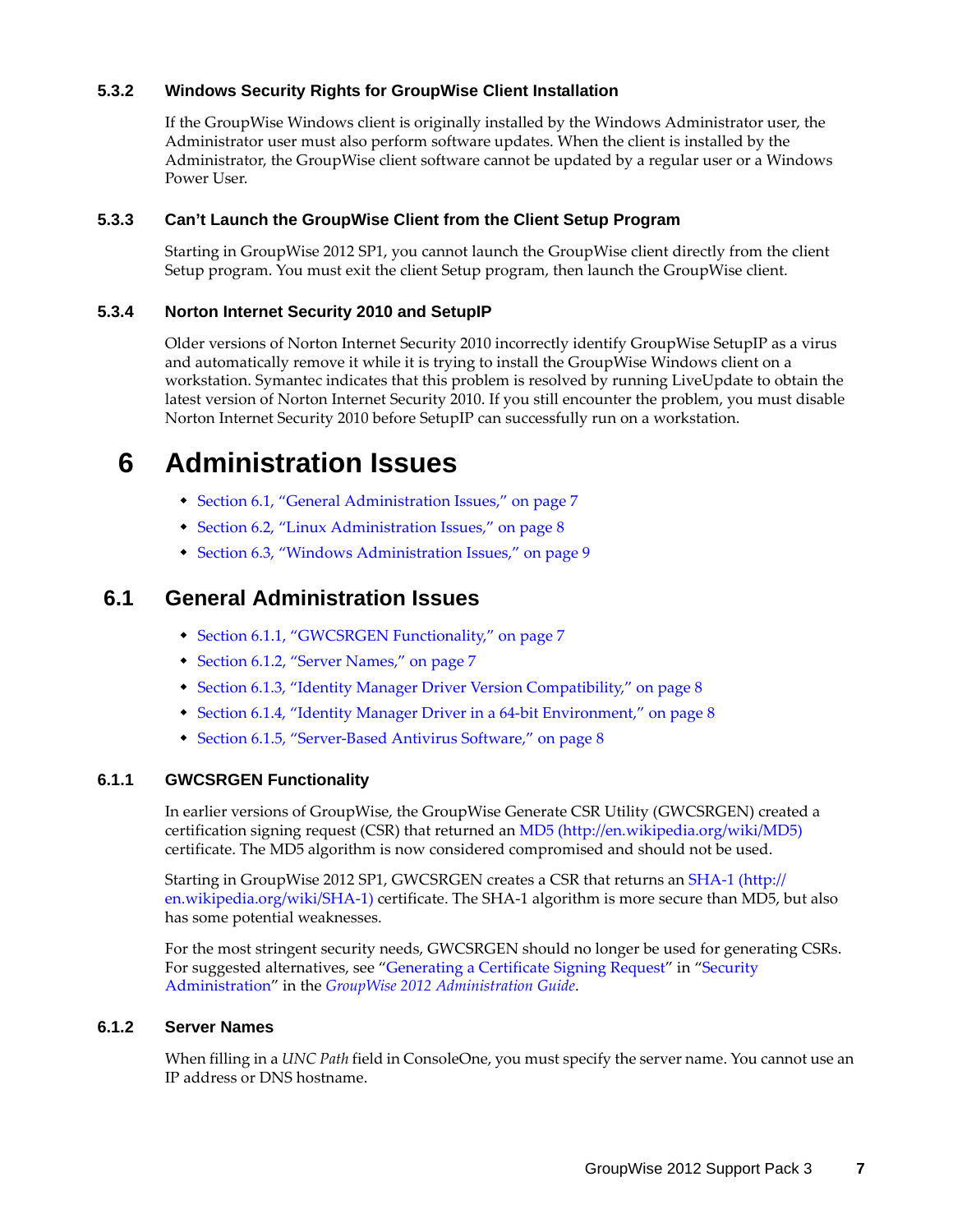### <span id="page-7-1"></span>**6.1.3 Identity Manager Driver Version Compatibility**

Do not run a DirXML or Identity Manager driver earlier than version 3.5.2 against a GroupWise 2012 system. Older drivers are not compatible. You can download the latest version of the GroupWise Identity Manager driver from [Novell Downloads](http://download.novell.com) (http://download.novell.com).

For more information, see TID 7002222: "How is the GroupWise Driver Configured for Identity Manager?" in the [Novell Support Knowledgebase](http://www.novell.com/support) (http://www.novell.com/support).

### <span id="page-7-2"></span>**6.1.4 Identity Manager Driver in a 64-bit Environment**

The GroupWise 2012 product is comprised of many 32-bit services and applications. These pieces all run successfully on 64-bit hardware and operating systems.

The Identity Manager driver for GroupWise is also a 32-bit application. It requires either a 32-bit version of the Identity Manager engine, or a 32-bit version of the Identity Manager Remote Loader. For most installations, we recommend deploying the 64-bit version of the Identity Manager engine on a 64-bit system, and then deploying the 32-bit Identity Manager Remote Loader along with the Identity Manager driver for GroupWise on a 32-bit system as described here.

- **1** Set up a 32-bit server for use by the Identity Manager driver for GroupWise.
- **2** Install and configure the Identity Manager Remote Loader on the 32-bit server.

Follow the setup instructions for your version of Identity Manager:

- *[Identity Manager 4.0 Remote Loader Guide](http://www.novell.com/documentation/idm40/idm_remoteloader/data/bookinfo.html)* (http://www.novell.com/documentation/idm40/ idm\_remoteloader/data/bookinfo.html)
- *[Identity Manager 3.6.1 Remote Loader Guide](http://www.novell.com/documentation/idm36/idm_remoteloader/data/bookinfo.html)* (http://www.novell.com/documentation/idm36/ idm\_remoteloader/data/bookinfo.html)

### **3** Install and configure the Identity Manager driver for GroupWise on the same 32-bit server as the Identity Manager Remote Loader.

Follow the setup instructions for your version of the Identity Manager driver for GroupWise:

- *[Identity Manager 4.0 Driver for GroupWise Implementation Guide](http://www.novell.com/documentation/idm40drivers/groupwise/data/bktitle.html)* (http://www.novell.com/ documentation/idm40drivers/groupwise/data/bktitle.html)
- *[Identity Manager 3.6 Driver for GroupWise Implementation Guide](http://www.novell.com/documentation/idm36drivers/groupwise/data/bktitle.html)* (http://www.novell.com/ documentation/idm36drivers/groupwise/data/bktitle.html)

In this configuration, the Identity Manager Remote Loader on the 32-bit server communicates successfully with the Identity Manager engine and with the GroupWise agents that are both running on 64-bit servers.

### <span id="page-7-3"></span>**6.1.5 Server-Based Antivirus Software**

If you run server-based antivirus software, you must configure it so that it does not scan GroupWise directory structures such as domains and post offices. Running antivirus software on GroupWise directory structures creates file locking conflicts with the GroupWise agents, which prevents email and administration messages from being delivered.

If you need virus scanning on GroupWise data, check the [GroupWise Partner Products page](http://www.novell.com/partnerguide/section/468.html) (http:// www.novell.com/partnerguide/section/468.html) for compatible products.

### <span id="page-7-0"></span>**6.2 Linux Administration Issues**

- [Section 6.2.1, "NFS Not Supported," on page 9](#page-8-1)
- [Section 6.2.2, "SNMP Not Supported on 64-bit Linux Operating Systems," on page 9](#page-8-2)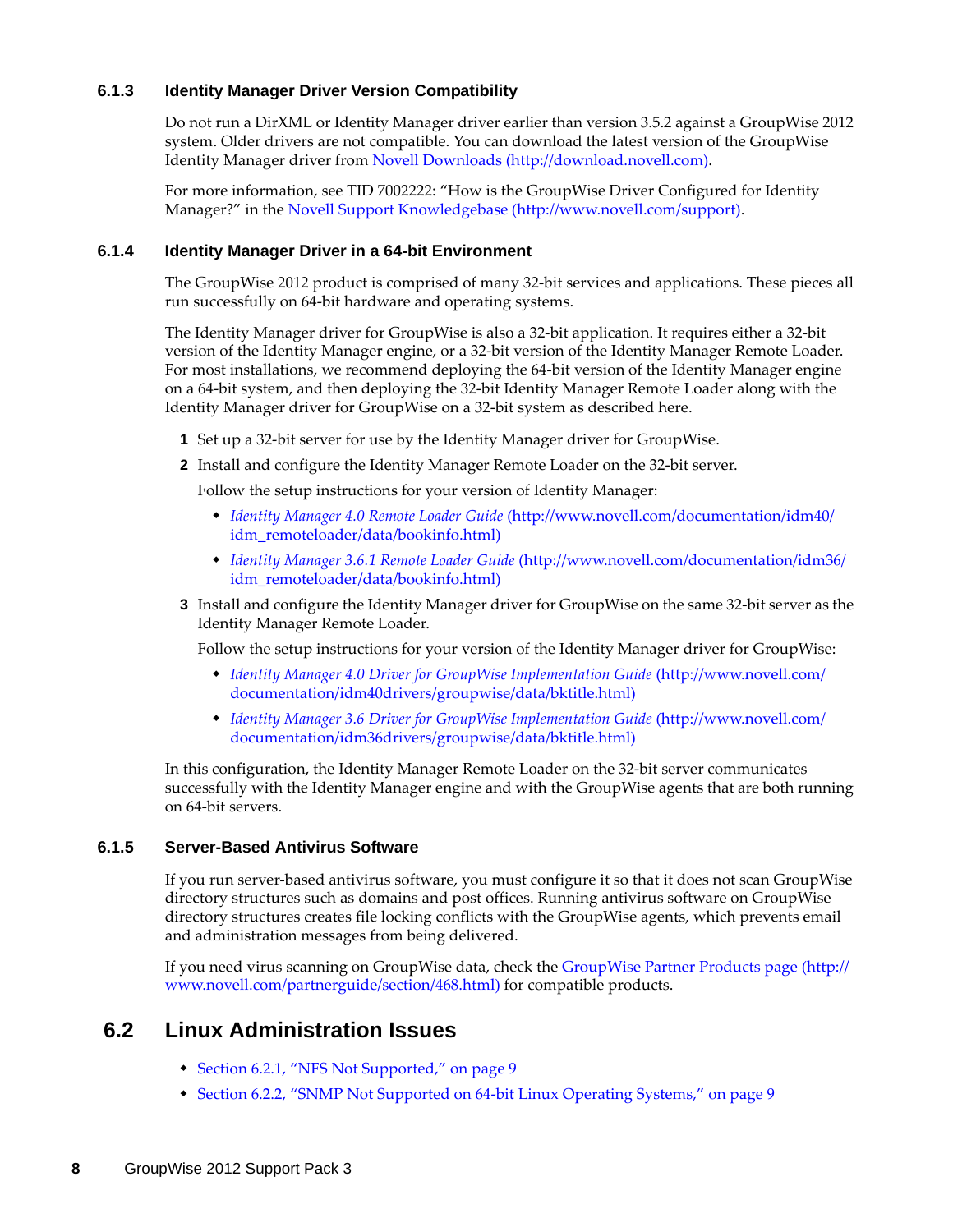- [Section 6.2.3, "GWTSAFS Discontinued," on page 9](#page-8-3)
- [Section 6.2.4, "Path Names and File Names in Lowercase," on page 9](#page-8-4)
- [Section 6.2.5, "Unavailable Administration Features," on page 9](#page-8-5)

### <span id="page-8-1"></span>**6.2.1 NFS Not Supported**

Because of long-standing file lock issues with NFS, you cannot use an NFS mount to mount a server file system where your GroupWise system is located to a workstation where you are running ConsoleOne. In addition, you cannot use an NFS mount between Linux servers, for example when a POA needs access to a remote restore area or a remote document storage area.

Use a Samba mount if you want to use Windows ConsoleOne to access a domain located on a Linux server. For access between Linux servers, use a Samba mount or an NCP (Novell Core Protocol) mount. For instructions to set up a Samba mount or an NCP mount, see ["ConsoleOne Administration](http://www.novell.com/documentation/groupwise2012/pdfdoc/gw2012_guide_admin/gw2012_guide_admin.pdf#bwmb48w)  [Tool](http://www.novell.com/documentation/groupwise2012/pdfdoc/gw2012_guide_admin/gw2012_guide_admin.pdf#bwmb48w)" in "[System"](http://www.novell.com/documentation/groupwise2012/pdfdoc/gw2012_guide_admin/gw2012_guide_admin.pdf#A7q4urx) in the *[GroupWise 2012 Administration Guide](http://www.novell.com/documentation/groupwise2012/pdfdoc/gw2012_guide_admin/gw2012_guide_admin.pdf#A2zvyc4)*.

### <span id="page-8-2"></span>**6.2.2 SNMP Not Supported on 64-bit Linux Operating Systems**

All GroupWise agents can be monitored through an SNMP management console. However, 64-bit Linux operating systems do not include the 32-bit components required for communication with the 32-bit GroupWise engine. Therefore, SNMP monitoring of GroupWise agents is not currently available on 64-bit Linux operating systems.

### <span id="page-8-3"></span>**6.2.3 GWTSAFS Discontinued**

GroupWise 2012 does not include GWTSAFS. The supported versions of Novell Open Enterprise Server (OES) provide TSAFS, which is the preferred backup approach moving forward. For more information, see "GroupWise Backup" in the *Storage Management Services Administration Guide* for your version of OES. See www.novell.com/documentation for access to the OES documentation.

#### <span id="page-8-4"></span>**6.2.4 Path Names and File Names in Lowercase**

All directory names in paths to GroupWise domains and post offices should consist of lowercase letters. File names should also consist of lowercase letters. There are no length restrictions.

However, on Open Enterprise Server (OES), when you create an NSS volume, the volume name automatically appears in all uppercase in the path name. Because the use of lowercase letters in directory names is recommended for convenience, but is not required by any GroupWise program, this behavior on OES does not present any problems for GroupWise. You simply need to remember to type the uppercase letters when you specify the path name on OES.

### <span id="page-8-5"></span>**6.2.5 Unavailable Administration Features**

GroupWise 2012 administration on Linux does not include the following features that are available in GroupWise 2012 on Windows:

- Import/Export utility in ConsoleOne
- Document Properties Management feature in ConsoleOne

### <span id="page-8-0"></span>**6.3 Windows Administration Issues**

- [Section 6.3.1, "eDirectory and Windows Support," on page 10](#page-9-0)
- [Section 6.3.2, "Domain Services for Windows Issue," on page 10](#page-9-1)
- [Section 6.3.3, "Quotas on NSS Volumes," on page 10](#page-9-2)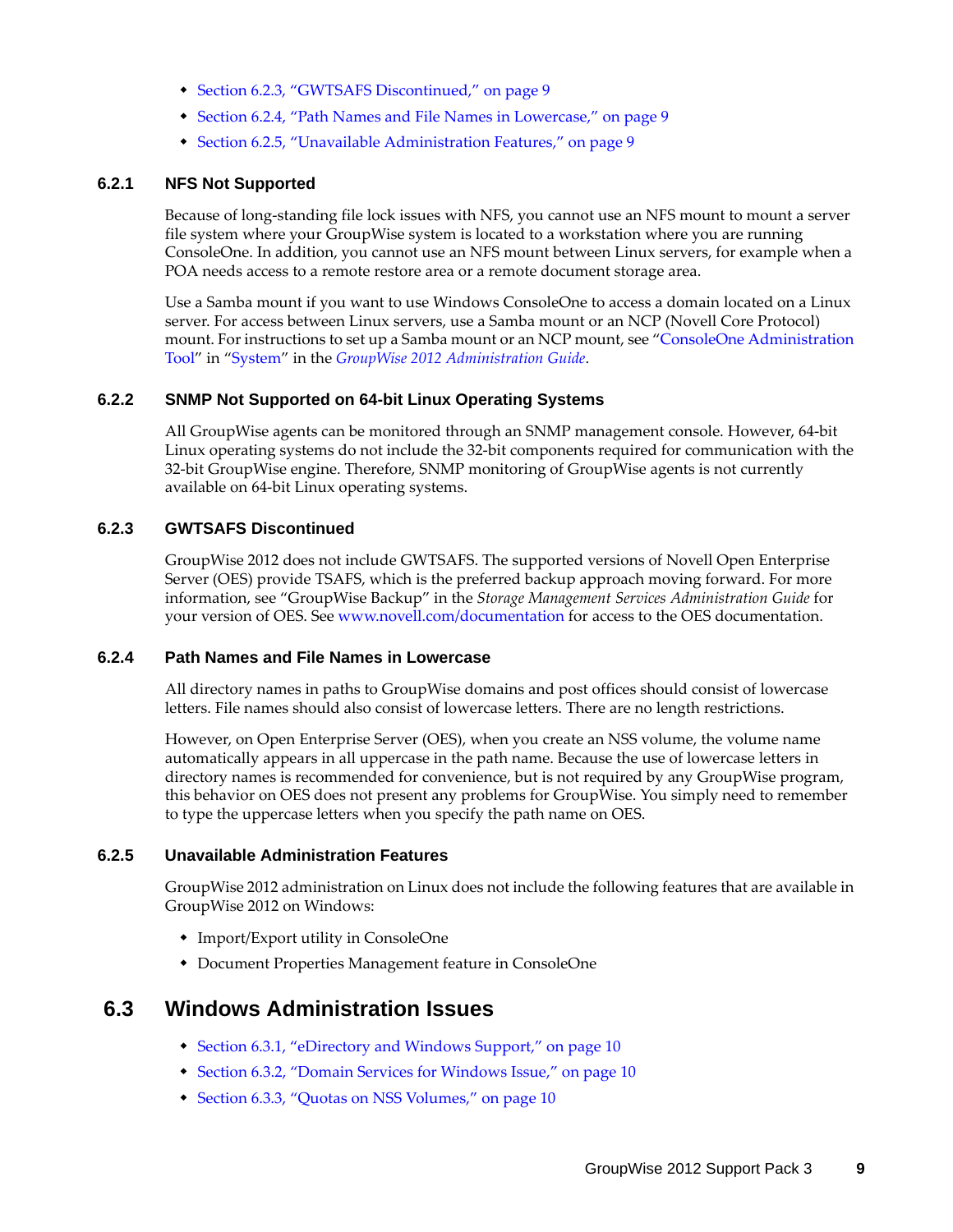### <span id="page-9-0"></span>**6.3.1 eDirectory and Windows Support**

Versions of eDirectory earlier than 8.8.4 are not supported on Windows Server 2008.

### <span id="page-9-1"></span>**6.3.2 Domain Services for Windows Issue**

If you create a DSfW static group and then convert it to a GroupWise distribution list by assigning it to a post office, email messages addressed to the group are not delivered to GroupWise users. To correct the problem, synchronize the post office that owns the distribution list. In ConsoleOne, select the post office, then click *Tools > GroupWise Utilities > Synchronize*.

### <span id="page-9-2"></span>**6.3.3 Quotas on NSS Volumes**

If you use NSS volumes with quotas turned on, you must turn on quotas on all GroupWise directories. Otherwise, you receive No Disk Space errors.

## **7 Agent Issues**

- [Section 7.1, "General Agent Issues," on page 10](#page-9-3)
- [Section 7.2, "Linux Agent Issues," on page 11](#page-10-0)

### <span id="page-9-3"></span>**7.1 General Agent Issues**

- [Section 7.1.1, "SOAP Required for the POA," on page 10](#page-9-4)
- [Section 7.1.2, "Incoming Message Size Limit," on page 10](#page-9-5)
- [Section 7.1.3, "New View Files Overwrite Existing View Files," on page 11](#page-10-1)
- [Section 7.1.4, "Audit Reports," on page 11](#page-10-2)

### <span id="page-9-4"></span>**7.1.1 SOAP Required for the POA**

The GroupWise 2012 WebAccess Application communicates directly with the POA through SOAP. Therefore, the POA that the WebAccess Application is configured to communicate with must have SOAP enabled in order for WebAccess to function. For appropriate security, SSL should be enabled on the SOAP connection.

For setup instructions, see the following sections in the *[GroupWise 2012 Administration Guide](http://www.novell.com/documentation/groupwise2012/pdfdoc/gw2012_guide_admin/gw2012_guide_admin.pdf#A2zvyc4)*:

- "[Supporting SOAP Clients](http://www.novell.com/documentation/groupwise2012/pdfdoc/gw2012_guide_admin/gw2012_guide_admin.pdf#bw907uo)"
- "[Securing the Post Office with SSL Connections to the POA"](http://www.novell.com/documentation/groupwise2012/pdfdoc/gw2012_guide_admin/gw2012_guide_admin.pdf#Adpdnme)

### <span id="page-9-5"></span>**7.1.2 Incoming Message Size Limit**

When the GWIA receives an incoming message from the Internet, it creates a MIME version of the message that includes the message and any attached files. This doubles the size of the message.

You can restrict message size at the GWIA, the MTA, and the POA. The message size that you set at the GWIA determines the maximum size of messages that are allowed into your GroupWise system. However, because of the way that the GWIA creates the MIME version of incoming messages, message size limits at the MTA and POA must be two to three times the size set at the GWIA. Otherwise, some messages can successfully enter your GroupWise system at the GWIA, but they cannot be delivered because of the size limits set at the MTA or the POA.

When such a delivery failure occurs, no undeliverable message is sent, so no one is notified of the problem.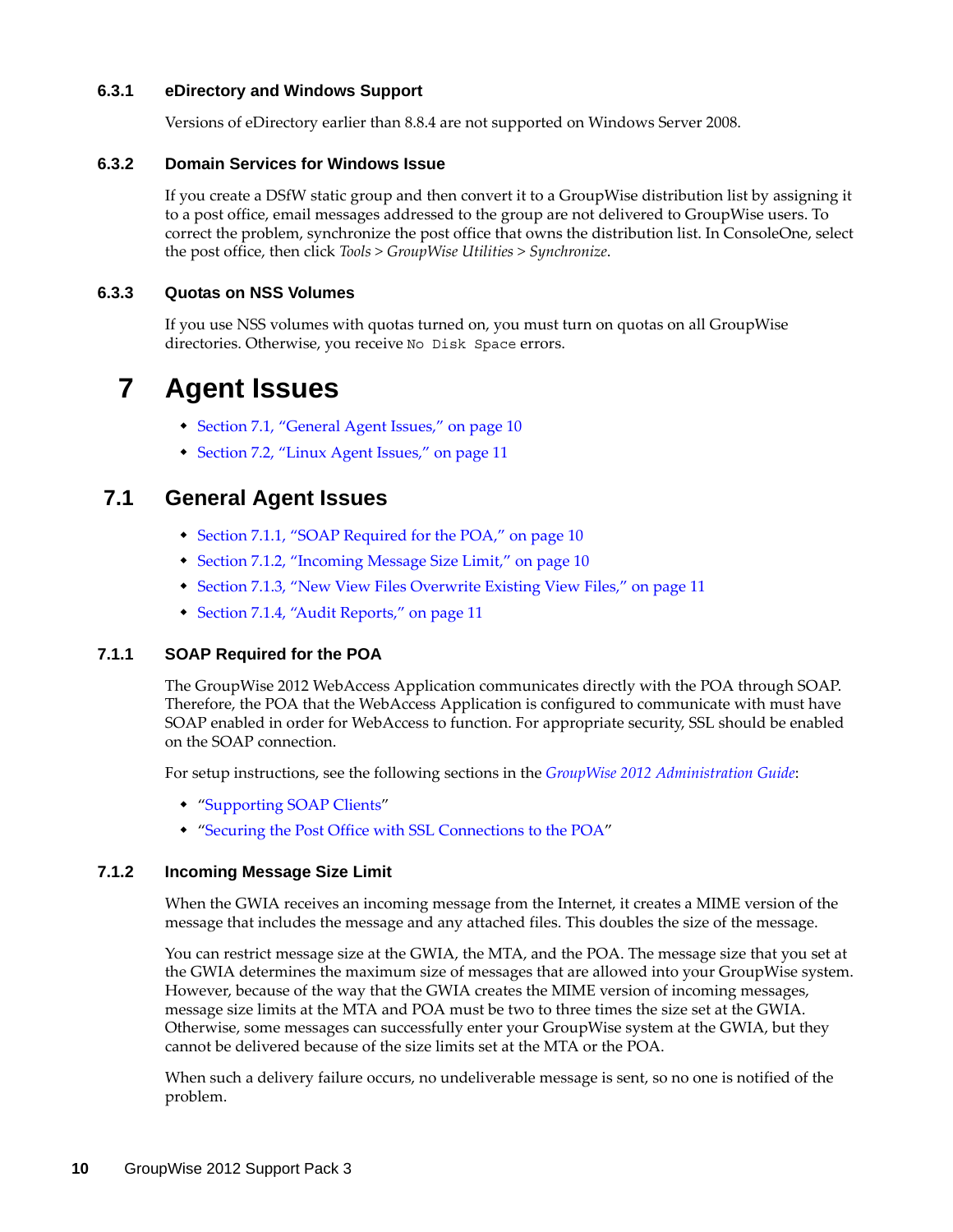### <span id="page-10-1"></span>**7.1.3 New View Files Overwrite Existing View Files**

When you update the POA software to GroupWise 2012, updated view files are copied to the software distribution directory, but not to post offices. This maintains any customizations you might have made in the view files in post offices.

However, when each GroupWise 2012 POA starts for the first time, it copies the new view files from the software distribution directory to its post office. Therefore, if you have created custom view files with the same names as standard view files, you must create backup copies before starting the GroupWise 2012 POA. This ensures that your customized view files are not lost when the post office view files are updated. After you start the GroupWise 2012 POA, restore your custom view files.

Occasionally, the POA is unable to copy the updated view files from the software distribution directory to its post office. When this happens, users receive a message that their view files are out of date. To resolve this, use the *Refresh Views* option under *Tools* > *GroupWise Utilities* > *System Maintenance* in ConsoleOne to update the post office view files from the software distribution directory. After you refresh the views, you must restore your customized view files to the post office.

### <span id="page-10-2"></span>**7.1.4 Audit Reports**

Whenever the POA runs an audit report, it causes the MTA for the domain to restart. In a domain with a large number of post offices, these MTA restarts might become noticeable. This is working as designed, although improved functionality has been requested.

### <span id="page-10-0"></span>**7.2 Linux Agent Issues**

- [Section 7.2.1, "Non-root GroupWise Agents and Low Port Numbers," on page 11](#page-10-3)
- [Section 7.2.2, "Maximum Number of Open Files," on page 11](#page-10-4)
- [Section 7.2.3, "Document Viewer Agent Issues," on page 11](#page-10-5)

### <span id="page-10-3"></span>**7.2.1 Non-root GroupWise Agents and Low Port Numbers**

On Novell Open Enterprise Server and SUSE Linux Enterprise Server, services such as IMAP and IMAP SSL, which require port numbers below 1025, cannot be initiated or restarted after the GroupWise agents are running as a non-root user. To initiate or restart those services, you must manually stop the services and then restart the GroupWise agents.

### <span id="page-10-4"></span>**7.2.2 Maximum Number of Open Files**

By default, the maximum number of open files on a Linux server is 1024. This default might not be sufficient for a busy POA. Therefore, the POA initializes the maximum number of open files to 200000.

The default number of open files is typically acceptable for the other GroupWise agents.

### <span id="page-10-5"></span>**7.2.3 Document Viewer Agent Issues**

 If you run the Document Viewer Agent (DVA) as a user that is not running the X Window system, WebAccess users cannot view embedded vector-based graphics in attachments. To enable users to view embedded vector-based graphics, ensure that the user that starts the DVA is running the X Window System and has a DISPLAY environment variable set so that the DVA can write to the local display. One way to accomplish this is to use the sux command to become root before you start the DVA.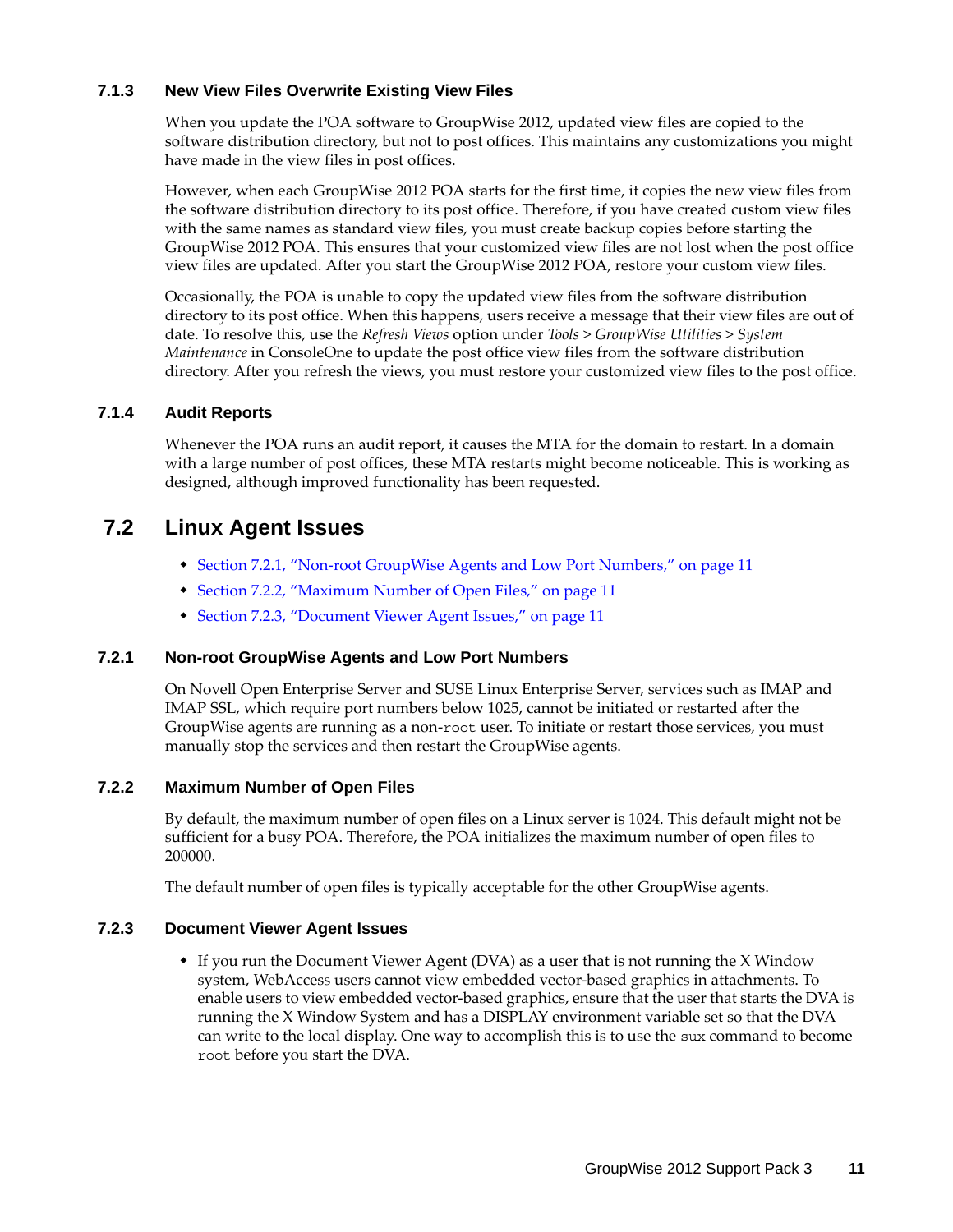• The third-party viewer software used by the DVA has a dependency on libXm.so.1, which might not be included with your Linux package. To resolve this, create a symbolic link in the agents lib directory to the version of the libXm modules that is available on your Linux server. For example:

```
ln -s /usr/X11R6/lib/libXm.so.3.0.1 /opt/novell/groupwise/
                                                 agents/lib/libXm.so.1
```
 The third-party viewer software used in the DVA might cause some PDF files to render poorly if they contain CIDFontType2 fonts that do not have a ToUnicode table. Fonts lacking a ToUnicode table cannot be mapped correctly to UTF-8, which causes the readability of the PDF to be adversely affected.

## **8 Windows Client Issues**

[Section 8.1, "Windows Client Issues," on page 12](#page-11-0)

### <span id="page-11-0"></span>**8.1 Windows Client Issues**

- [Section 8.1.1, "SetupIP Programs Identified as Viruses," on page 12](#page-11-1)
- [Section 8.1.2, "New Speller," on page 12](#page-11-2)
- [Section 8.1.3, "Archiving over the Network," on page 13](#page-12-0)
- [Section 8.1.4, "GroupWise/Vibe Compatibility," on page 13](#page-12-1)
- [Section 8.1.5, "GroupWise/iFolder Compatibility," on page 13](#page-12-2)
- [Section 8.1.6, "GroupWise/Filr Compatibility," on page 13](#page-12-3)
- [Section 8.1.7, "Windows XP and Power Users," on page 13](#page-12-4)
- [Section 8.1.8, "Address Books Do Not Display in GroupWise When Installing GroupWise after](#page-13-0)  [Outlook 2003," on page 14](#page-13-0)
- [Section 8.1.9, "JAWS Script Available," on page 14](#page-13-1)

### <span id="page-11-1"></span>**8.1.1 SetupIP Programs Identified as Viruses**

The setupip.exe and writeip.exe SetupIP programs are falsely identified as viruses by Norton Internet Security 2010. As a workaround, configure Norton Internet Security 2010 to ignore these files.

### <span id="page-11-2"></span>**8.1.2 New Speller**

The GroupWise 2012 Windows client uses a new speller engine technology named Hunspell. You should not notice any difference in the "spell-as-you-type" mode. However, there are a few features available in the old Spell Checker dialog box that are no longer available.

- When the Spell Checker dialog box opens, it immediately begins spell checking.
- You can no longer check spelling in a paragraph, sentence, or by word.
- You can no longer add or manage multiple personal word lists from the Spell Checker dialog box. There is only one personal word list.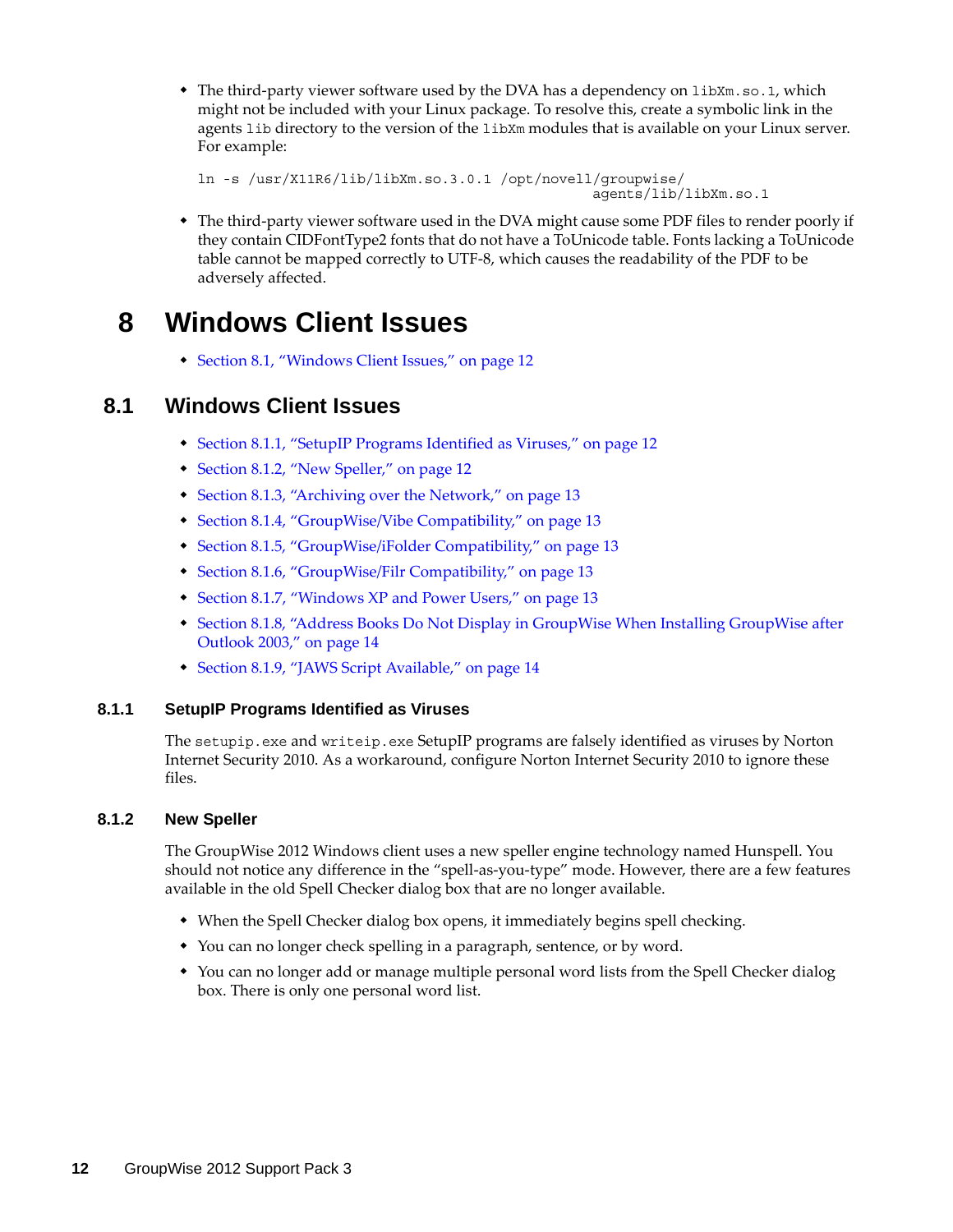### <span id="page-12-0"></span>**8.1.3 Archiving over the Network**

The recommended location for a Windows client user's archive is on his or her local workstation.

Creating an archive on a network drive is supported in the following two configurations:

 The Novell Map Network Drive feature of the Novell Client is used to map a network drive from the user's workstation to a Novell Open Enterprise (OES) Linux server or a NetWare server where the archive is located.

The OES Linux server must use NSS volumes, and you must use NCP access with cross-protocol locks enabled in order to ensure safe client access to the archive. The setup for Windows client access to an OES Linux server is the same as for Windows ConsoleOne access to an OES server. For setup instructions, see "[Configuring the OES Linux Server for NCP Access from Windows](http://www.novell.com/documentation/groupwise2012/pdfdoc/gw2012_guide_admin/gw2012_guide_admin.pdf#bw0tvxz)" in ["ConsoleOne Administration Tool"](http://www.novell.com/documentation/groupwise2012/pdfdoc/gw2012_guide_admin/gw2012_guide_admin.pdf#bwmb48w) in the *[GroupWise 2012 Administration Guide](http://www.novell.com/documentation/groupwise2012/pdfdoc/gw2012_guide_admin/gw2012_guide_admin.pdf#A2zvyc4)*.

• The Windows Map Network Drive feature is used to map a network drive from the user's workstation to an OES Linux server using Novell CIFS access.

Other configurations, including Samba on a SUSE Linux Enterprise Server (SLES) server, are not currently supported.

### <span id="page-12-1"></span>**8.1.4 GroupWise/Vibe Compatibility**

If you use Novell Vibe with GroupWise, Vibe 3 or later is required for GroupWise 2012 integration.

### <span id="page-12-2"></span>**8.1.5 GroupWise/iFolder Compatibility**

Do not use iFolder with your GroupWise mailbox. For more information, see "GroupWise Files Become Corrupted in an iFolder" in "Troubleshooting" in the *[Novell iFolder Cross-Platform User Guide](http://www.novell.com/documentation/ifolderos/os_ifolder37_user/data/bookinfo.html)* (http://www.novell.com/documentation/ifolderos/os\_ifolder37\_user/data/bookinfo.html).

The issues involved with trying to use iFolder with GroupWise apply to using GroupWise with other directory synchronization applications such as Microsoft Offline Files. Do not use any of these applications with GroupWise.

#### <span id="page-12-3"></span>**8.1.6 GroupWise/Filr Compatibility**

Do not use Filr with your GroupWise mailbox. As with other directory synchronization applications, Filr does not respect the database locking mechanism employed by GroupWise. Creating a copy of a GroupWise database while it is in use can result in a corrupted database. This applies to your Caching mailbox and to your archive.

### <span id="page-12-4"></span>**8.1.7 Windows XP and Power Users**

If you are a member of the Power Users group when you install the GroupWise Windows client, you cannot immediately uninstall the GroupWise Windows client in the Control Panel. You must follow these steps to uninstall:

- **1** Remove yourself from the Power Users group.
- **2** Log out of Windows.
- **3** Log in to Windows again.
- **4** Uninstall the GroupWise Windows client.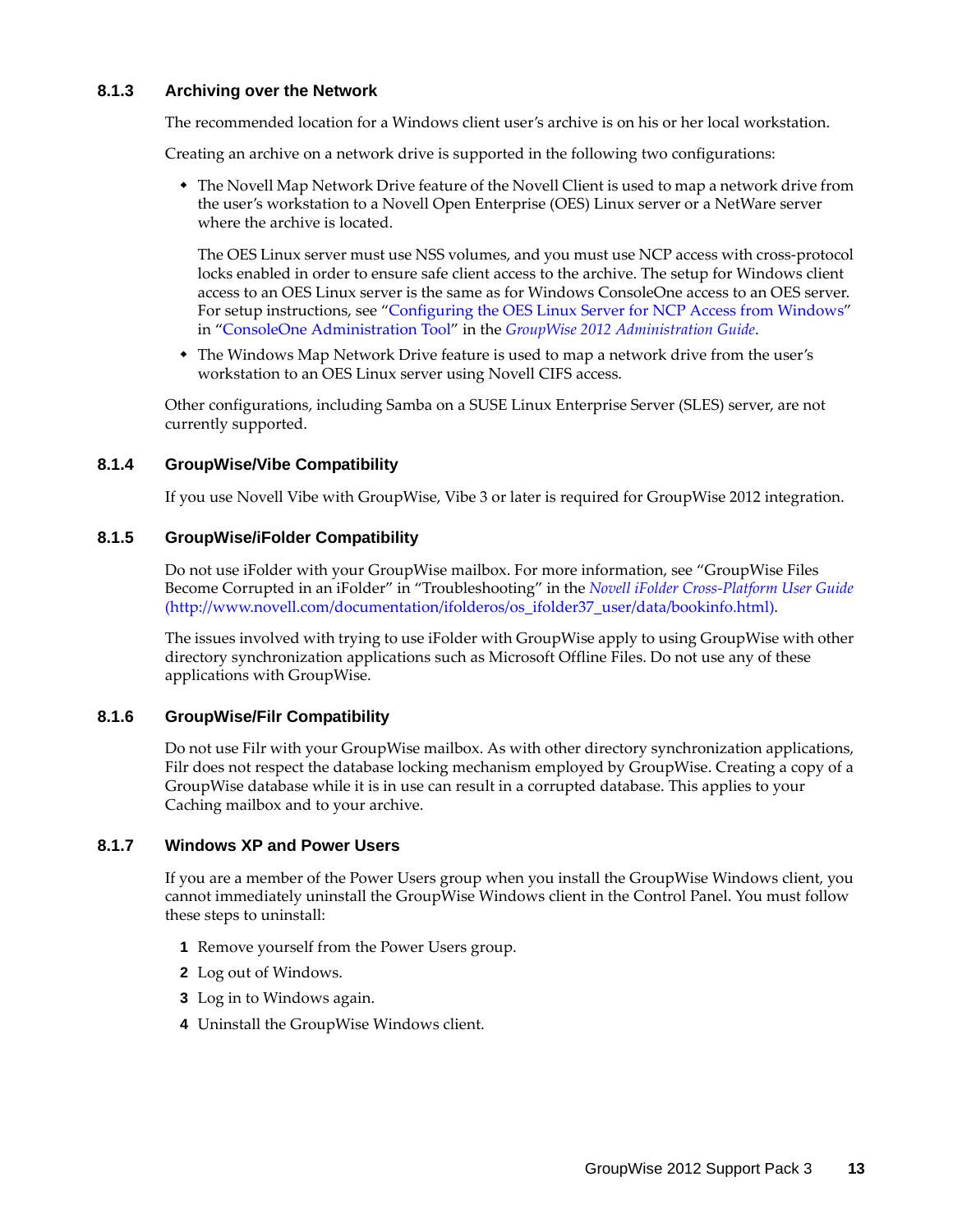### <span id="page-13-0"></span>**8.1.8 Address Books Do Not Display in GroupWise When Installing GroupWise after Outlook 2003**

If you install Outlook, then install GroupWise, then uninstall Outlook, you must reinstall GroupWise in order to restore MAPI, which is uninstalled along with Outlook. To avoid this problem, uninstall Outlook before you install GroupWise.

### <span id="page-13-1"></span>**8.1.9 JAWS Script Available**

Users of the JAWS screen reader can install the JAWS script available for GroupWise. Follow the instructions in the  $\clap{\text{client}}jaws\gtrap{\text{gw}}jaws\ readme.txt$  file to install the JAWS script and other files on your workstation.

If you encounter Section 508 accessibility issues in the GroupWise 2012 Windows client, continue to use the GroupWise 8 Windows client. Section 508 accessibility issues will be addressed in a future GroupWise release.

## **9 WebAccess Issues**

- [Section 9.1, "General WebAccess Issues," on page 14](#page-13-2)
- [Section 9.2, "Linux WebAccess Issues," on page 17](#page-16-0)
- [Section 9.3, "Windows WebAccess Issues," on page 17](#page-16-1)

### <span id="page-13-2"></span>**9.1 General WebAccess Issues**

- [Section 9.1.1, "WebAccess Time Zone," on page 14](#page-13-3)
- [Section 9.1.2, "Gray Page instead of WebAccess Login Window," on page 14](#page-13-4)
- [Section 9.1.3, "Shared Folder Notification Issue," on page 15](#page-14-0)
- [Section 9.1.4, "Proxy Calendar Availability," on page 15](#page-14-1)
- [Section 9.1.5, "WebAccess Mobile and Tablet Issues," on page 16](#page-15-0)
- [Section 9.1.6, "WebPublisher Availability," on page 16](#page-15-1)
- [Section 9.1.7, "WebAccess Monitoring," on page 17](#page-16-2)
- [Section 9.1.8, "Preventing Web Server Directory Browsing," on page 17](#page-16-3)

### <span id="page-13-3"></span>**9.1.1 WebAccess Time Zone**

In GroupWise 8 WebAccess, you had to manually set the WebAccess time zone if you wanted WebAccess to use a time zone that was different from the time zone of your post office. In GroupWise 2012, the WebAccess time zone automatically matches the time zone of your workstation. To change the WebAccess time zone, change your workstation time zone.

#### <span id="page-13-4"></span>**9.1.2 Gray Page instead of WebAccess Login Window**

Occasionally, after you update the WebAccess software, the WebAccess URL displays a gray page instead of the WebAccess Login window. The problem occurs when you install multiple GroupWise Web applications in quick succession. It is possible for one Web application installation to be incomplete when the next one starts, which results in an unusable installation.

To prevent the problem, display each Web application in your Web browser before you install the next application: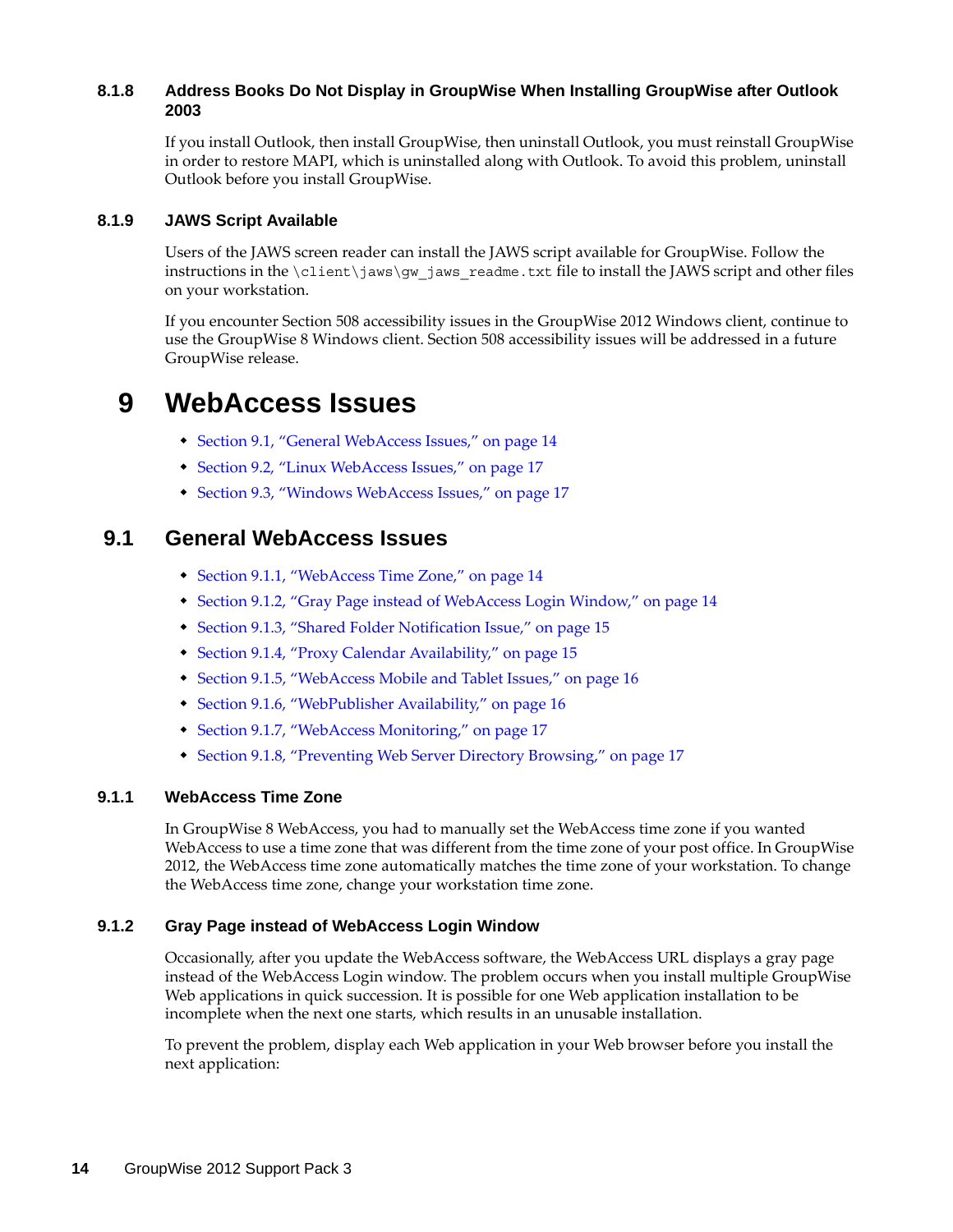http://*web\_server\_address*/gw/webacc http://*web\_server\_address*/gwcal/admin http://*web\_server\_address*/gwmon/gwmonitor

To resolve the problem after it has occurred:

**1** Stop Tomcat.

| OES 2 and SLES 10                 | rctomcat5 stop                                                           |
|-----------------------------------|--------------------------------------------------------------------------|
| OES 11 and SLES 11 retomeat6 stop |                                                                          |
| Windows                           | 1. At the Windows server, click Start > Administrative Tools > Services. |
|                                   | 2. Right-click Tomcat 6, then click Stop.                                |

**2** Remove the gw directory from the Tomcat installation.

| Tomcat on OES 2:   | /var/opt/novell/tomcat5/webapps/qw |
|--------------------|------------------------------------|
| Tomcat on SLES 10: | /srv/www/tomcat5/base/webapps/qw   |
| Tomcat on OES 11:  | /var/opt/novell/tomcat6/webapps/qw |
| Tomcat on SLES 11: | /usr/share/tomcat6/webapps/qw      |
| Tomcat on Windows  | $c:\Novell\tomcat6\webapps\qw$     |

**3** Restart Tomcat.

| OES 2 and SLES 10 retomeat5 start  |                                                                          |
|------------------------------------|--------------------------------------------------------------------------|
| OES 11 and SLES 11 retomeat6 start |                                                                          |
| <b>Windows</b>                     | 1. At the Windows server, click Start > Administrative Tools > Services. |
|                                    | 2. Right-click Tomcat 6, then click Start.                               |

This re-creates the gw directory structure, which ensures that all files are correctly extracted from the gw.war file.

#### <span id="page-14-0"></span>**9.1.3 Shared Folder Notification Issue**

Starting with GroupWise 2012, you can share folder trees. In the GroupWise Windows client, the shared folder notification for the folder tree arrives as a single notification. In WebAccess, you receive a shared folder notification for each folder in the shared folder tree. In a large folder tree, this could result in a large number of shared folder notifications.

Multiple shared folder notifications for folder trees shared in GroupWise 2012 occur in GroupWise 8 in both the Windows client and in WebAccess.

### <span id="page-14-1"></span>**9.1.4 Proxy Calendar Availability**

In the GroupWise Windows client, you can right-click a Calendar folder, then click *New Proxy Calendar* to display the Calendar of a proxy user as a sub-calendar in your own Calendar.

In WebAccess, you cannot create a Proxy Calendar, and Proxy Calendars created in the Windows client do not display in WebAccess. In WebAccess, you must proxy to the other user's mailbox in order to view that user's Calendar.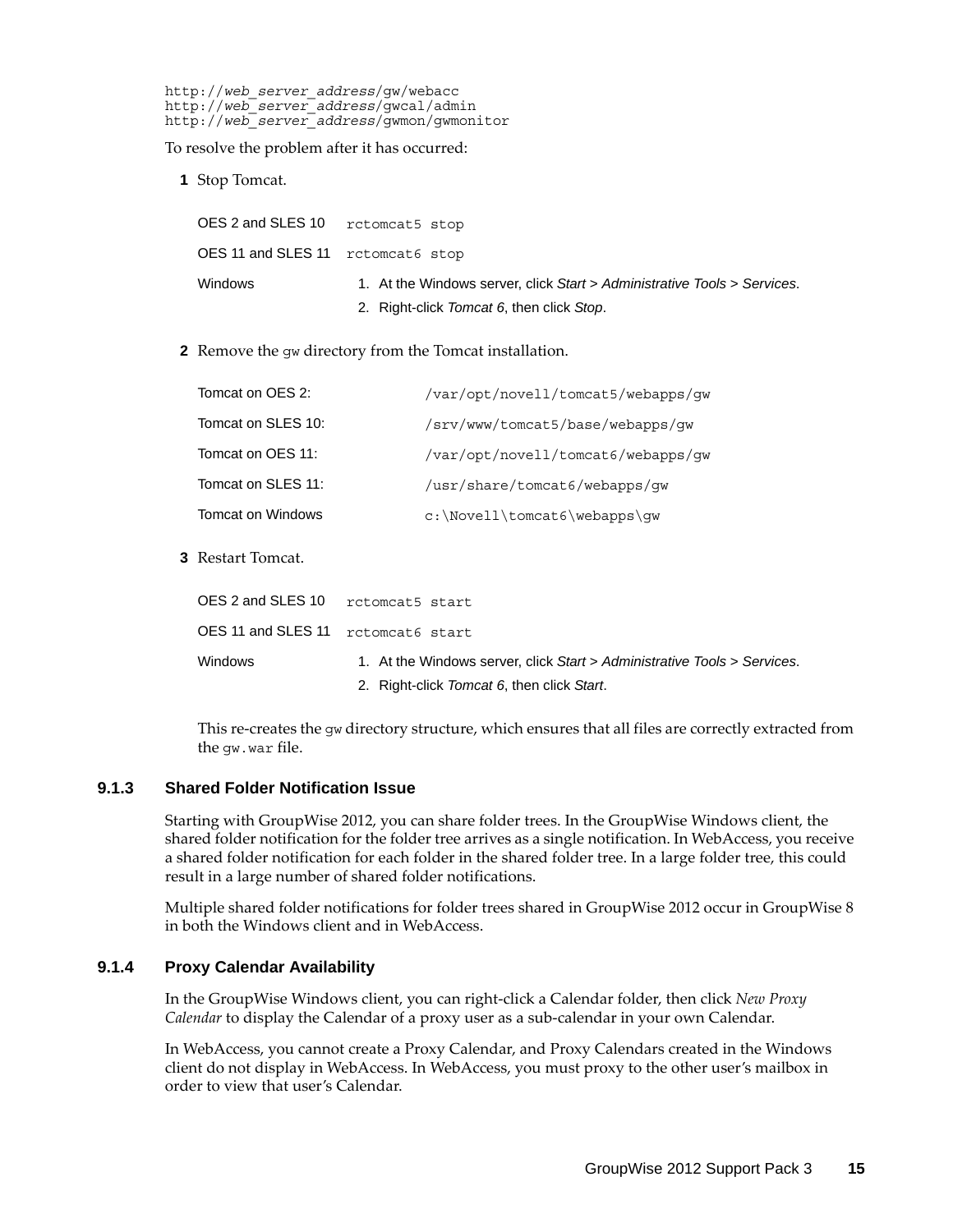### <span id="page-15-0"></span>**9.1.5 WebAccess Mobile and Tablet Issues**

- [Section 9.1.5.1, "WebAccess Mobile on Android Tablets," on page 16](#page-15-2)
- [Section 9.1.5.2, "Attachments on a Samsung Galaxy Tablet," on page 16](#page-15-3)
- [Section 9.1.5.3, "PDF Display on an ASUS Tablet," on page 16](#page-15-4)
- [Section 9.1.5.4, "Browser Display on an ASUS Tablet," on page 16](#page-15-5)

#### <span id="page-15-2"></span>9.1.5.1 WebAccess Mobile on Android Tablets

Android tablets that run Android 3.2 or later are supported for use with WebAccess Mobile.

Many Android tablets that run Android 4.0 or later versions work well with WebAccess Mobile. However, some tablets have device/OS-specific issues that might cause display, usability, or functionality challenges. Many of these issues have easy workarounds. However, some Android 4.0 tablets simply do not function as expected with WebAccess Mobile. When possible, use the Chrome browser on Android 4.0 and 4.2 tablet devices for best compatibility and performance.

#### <span id="page-15-3"></span>9.1.5.2 Attachments on a Samsung Galaxy Tablet

On a Samsung Galaxy tablet, the Quickoffice HD location for attaching documents and text files might not be available, depending on the specific model of the Galaxy tablet. You can attach files in WebAccess Mobile only from locations that are available on your particular tablet.

#### <span id="page-15-4"></span>9.1.5.3 PDF Display on an ASUS Tablet

PDF files cannot be displayed on ASUS Transformer TF101 and TF102 tablets. These tablets do not currently have a plug-in for displaying PDF files. As a result, the PDF file is downloaded to the tablet rather than being immediately displayed. To display a PDF file after it has been downloaded, use a native application such as MyLibrary or Polaris Office to view it.

### <span id="page-15-5"></span>9.1.5.4 Browser Display on an ASUS Tablet

ASUS tablets have browser display issues in WebAccess Mobile, including:

- Pages occasionally do not load.
- Pages might be very slow to load.
- The browser quits. When it is relaunched, the browser does not display the pages and tabs that were originally displayed when it quit.
- Typing text in the browser is very slow.

#### As a workaround:

**1** Enter the following text in the address bar:

about:debug

- **2** In the browser menu, click *Settings > Debug*.
- **3** Deselect *Enable OpenGL Rendering*.
- **4** Repeat this procedure each time you restart the tablet.

#### <span id="page-15-1"></span>**9.1.6 WebPublisher Availability**

WebPublisher is not part of GroupWise 2012. To continue using WebPublisher, you must maintain a GroupWise 8 domain with GroupWise 8 WebAccess to support your WebPublisher needs until comparable functionality becomes available in the future.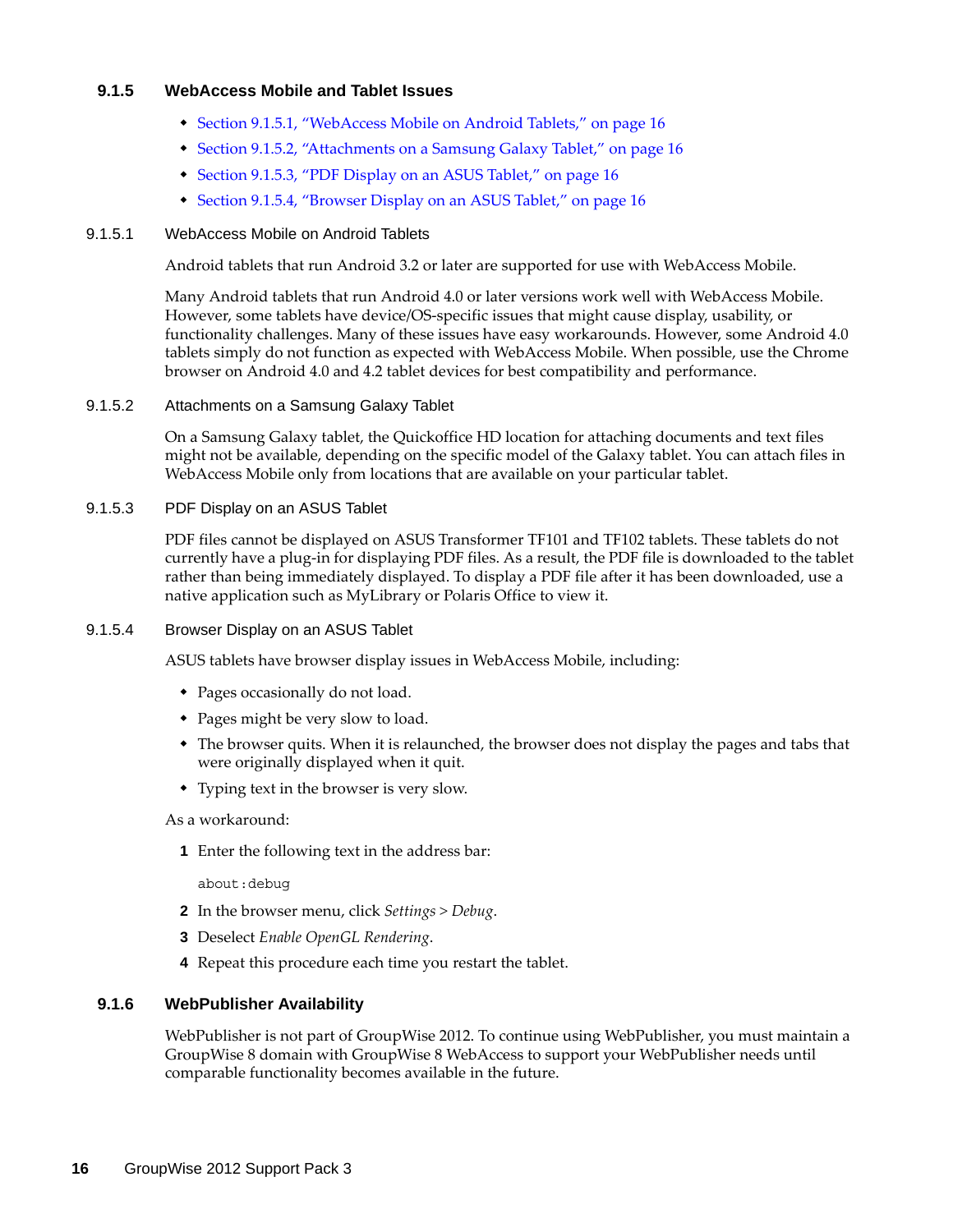### <span id="page-16-2"></span>**9.1.7 WebAccess Monitoring**

Starting in GroupWise 2012, the WebAccess Application communicates directly with the POA, and the WebAccess Agent is no longer needed. As a result, WebAccess cannot be monitored by GroupWise Monitor, because Monitor communicates with agents, not with Web applications.

### <span id="page-16-3"></span>**9.1.8 Preventing Web Server Directory Browsing**

If your Web server is configured to allow directory browsing, a user can access the /com directory of your Web server and browse downward from there. There is no confidential information located in any of the directories that are accessible in this manner.

However, if you want to prevent access, you can change the configuration of your Web server. For example, if you are using Apache, you can modify the httpd.conf file to remove the access that is provided by default. Locate the section that provides directory options for the htdocs directory. Either remove the Indexes option from the Options directive or place a minus (-) in front of it. Restart Apache to put the change into effect.

### <span id="page-16-0"></span>**9.2 Linux WebAccess Issues**

[Section 9.2.1, "WebAccess Update Issue," on page 17](#page-16-4)

### <span id="page-16-4"></span>**9.2.1 WebAccess Update Issue**

If you update an existing WebAccess installation to GroupWise 2012, you must use both the *Install* and *Configure* options in the GroupWise Installation program in order for the GroupWise 2012 version of the WebAccess Application to be installed and configured correctly. If you do not run the *Configure* option, you continue to run the old WebAccess Application, not the GroupWise 2012 version.

### <span id="page-16-1"></span>**9.3 Windows WebAccess Issues**

- [Section 9.3.1, "Installation on 64-bit Windows Server 2008," on page 17](#page-16-5)
- [Section 9.3.2, "Novell iManager Compatibility on Windows," on page 18](#page-17-0)
- [Section 9.3.3, "Internet Explorer and Google Chrome Frame," on page 18](#page-17-1)

### <span id="page-16-5"></span>**9.3.1 Installation on 64-bit Windows Server 2008**

On Windows, WebAccess requires ISAPI support. ISAPI support is no longer installed by default when you install Windows Server 2008 and Internet Information Services (IIS). Ideally, you should select ISAPI support during the installation of IIS. However, if you are installing WebAccess on Windows Server 2008 and ISAPI support is not yet installed, you can add it after the fact.

- **1** In Windows Server Manager, expand *Roles*, then right-click *Web Server (IIS)*.
- **2** In the *Role Services* section, click *Add Role Services*.
- **3** Select *Application Development*, select *ISAPI Extensions* and *ISAPI Filters*, then click *Install*.
- **4** (Conditional) If you installed the GroupWise WebAccess Application before you installed ISAPI support, reinstall the GroupWise WebAccess Application.

The WebAccess Installation program restarts Tomcat and IIS to put the ISAPI changes into effect.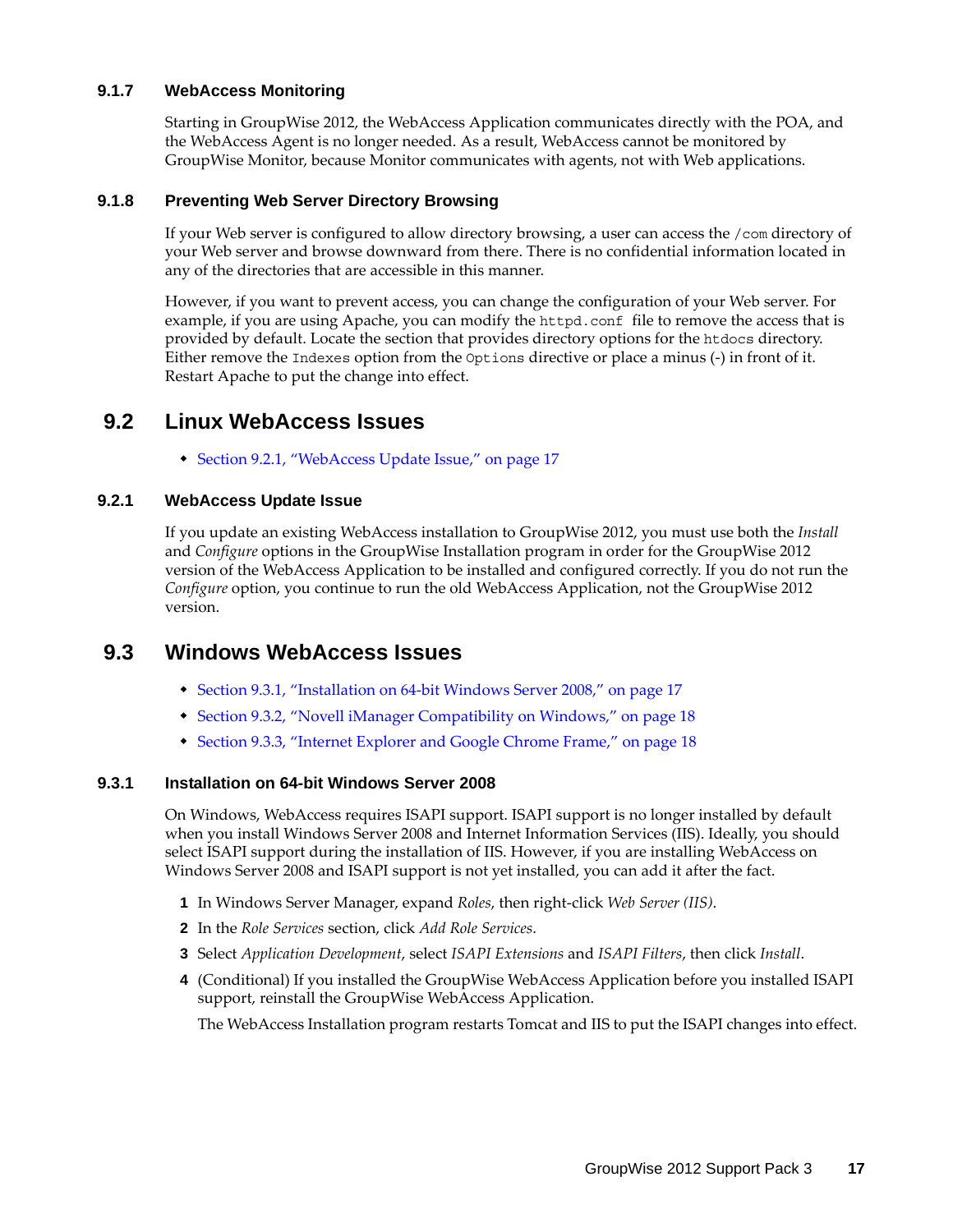### <span id="page-17-0"></span>**9.3.2 Novell iManager Compatibility on Windows**

Do not install WebAccess and Novell iManager on the same Windows 2003/2008 server. Because WebAccess installs and configures its own Tomcat and Jakarta connector, it must be installed on a server where Tomcat is not already in use by another program. If they are installed on the same server, either WebAccess or iManager does not work.

### <span id="page-17-1"></span>**9.3.3 Internet Explorer and Google Chrome Frame**

In Internet Explorer 6 and 7, WebAccess relies on Google Chrome Frame in order to provide a variety of advanced features. If a user's workstation does not have Google Chrome Frame, the user is prompted to download and install it from the Internet. If your WebAccess users do not have access to the Internet, you can make Google Chrome Frame available locally.

**1** Download the Google Chrome Frame installer from the following Web site:

http://www.google.com/chromeframe

The Google Chrome Frame installer is named GoogleChromeframeStandaloneEnterprise.msi.

- **2** Place the .msi file under the document root directory on your Web server.
- <span id="page-17-2"></span>**3** Test the location by viewing the URL for the file in your Web browser.
- **4** Specify the URL for the Google Chrome Frame installer in the WebAccess configuration file:
	- **4a** Edit the webacc.cfg file in an ASCII text editor.
	- **4b** Add the following line at the bottom of the file:

GoogleChromeFrame.url=*installer\_location*

- **4c** Replace *installer\_location* with the URL that you tested in [Step 3](#page-17-2).
- **4d** Save the file and exit the text editor.
- **5** Restart Tomcat.

## **10 Internet Agent Issues**

- [Section 10.1, "General Internet Agent Issues," on page 18](#page-17-3)
- [Section 10.2, "Linux Internet Agent Issues," on page 19](#page-18-0)
- [Section 10.3, "Windows Internet Agent Issues," on page 19](#page-18-1)

### <span id="page-17-3"></span>**10.1 General Internet Agent Issues**

[Section 10.1.1, "Functionality of the --msstu Switch," on page 18](#page-17-4)

### <span id="page-17-4"></span>**10.1.1 Functionality of the --msstu Switch**

The [--msstu](http://www.novell.com/documentation/groupwise2012/pdfdoc/gw2012_guide_admin/gw2012_guide_admin.pdf#Aig3qut) switch replaces spaces with underscores (\_) in the email address of the sender, but not in the addresses of recipients. This is working as designed.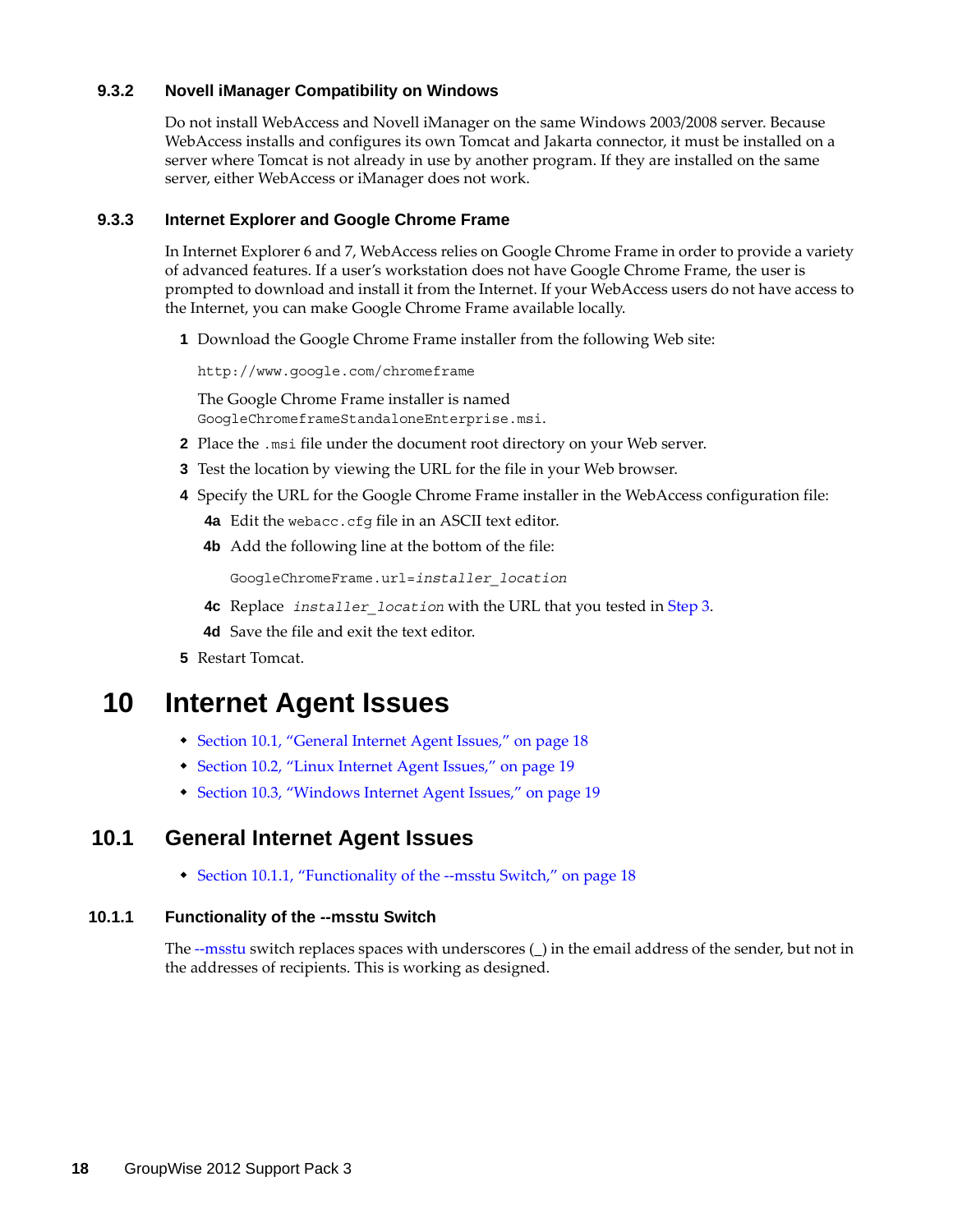### <span id="page-18-0"></span>**10.2 Linux Internet Agent Issues**

[Section 10.2.1, "Internet Agent Installation Security," on page 19](#page-18-2)

### <span id="page-18-2"></span>**10.2.1 Internet Agent Installation Security**

During installation, the Linux Internet Agent Installation program requires access to eDirectory by way of LDAP authentication. The LDAP Group object includes an option named *Require TLS for Simple Binds with Password*, which is enabled by default. With this option enabled, you must provide the LDAP server's trusted root certificate, which must be exported from the LDAP server, in order for LDAP authentication to take place (typically on port 636) during installation of the Internet Agent.

Unless you already have SSL set up, an easier alternative is to disable *Require TLS for Simple Binds with Passwords in ConsoleOne*, which allows LDAP authentication to take place using clear text (typically on port 389), during installation of the Internet Agent. After disabling the option, restart eDirectory, install the Internet Agent, then re-enable *Require TLS for Simple Binds with Password* and restart eDirectory again.

### <span id="page-18-1"></span>**10.3 Windows Internet Agent Issues**

None.

# **11 Calendar Publishing Host Issues**

- [Section 11.1, "General Calendar Publishing Host Issues," on page 19](#page-18-3)
- [Section 11.2, "Linux Calendar Publishing Host Issues," on page 20](#page-19-0)
- [Section 11.3, "Windows Calendar Publishing Host Issues," on page 20](#page-19-1)

### <span id="page-18-3"></span>**11.1 General Calendar Publishing Host Issues**

- [Section 11.1.1, "Calendar Publishing Host Name Required During Installation," on page 19](#page-18-4)
- [Section 11.1.2, "Attachments Not Published," on page 19](#page-18-5)

### <span id="page-18-4"></span>**11.1.1 Calendar Publishing Host Name Required During Installation**

The Calendar Publishing Host Installation program prompts for the name of the Calendar Publishing Host. If you are updating an existing Calendar Publishing Host installation, the Calendar Publishing Host name must match the name provided in ConsoleOne under *Tools > GroupWise System Operations > Web Calendar Publishing Hosts*. The name must be specified identically in both places, including spacing and capitalization. If the names do not match, the Calendar Publishing Host cannot function.

### <span id="page-18-5"></span>**11.1.2 Attachments Not Published**

If calendar items include attachments, the attachments are not published to the Web, but the calendar items themselves are still successfully published.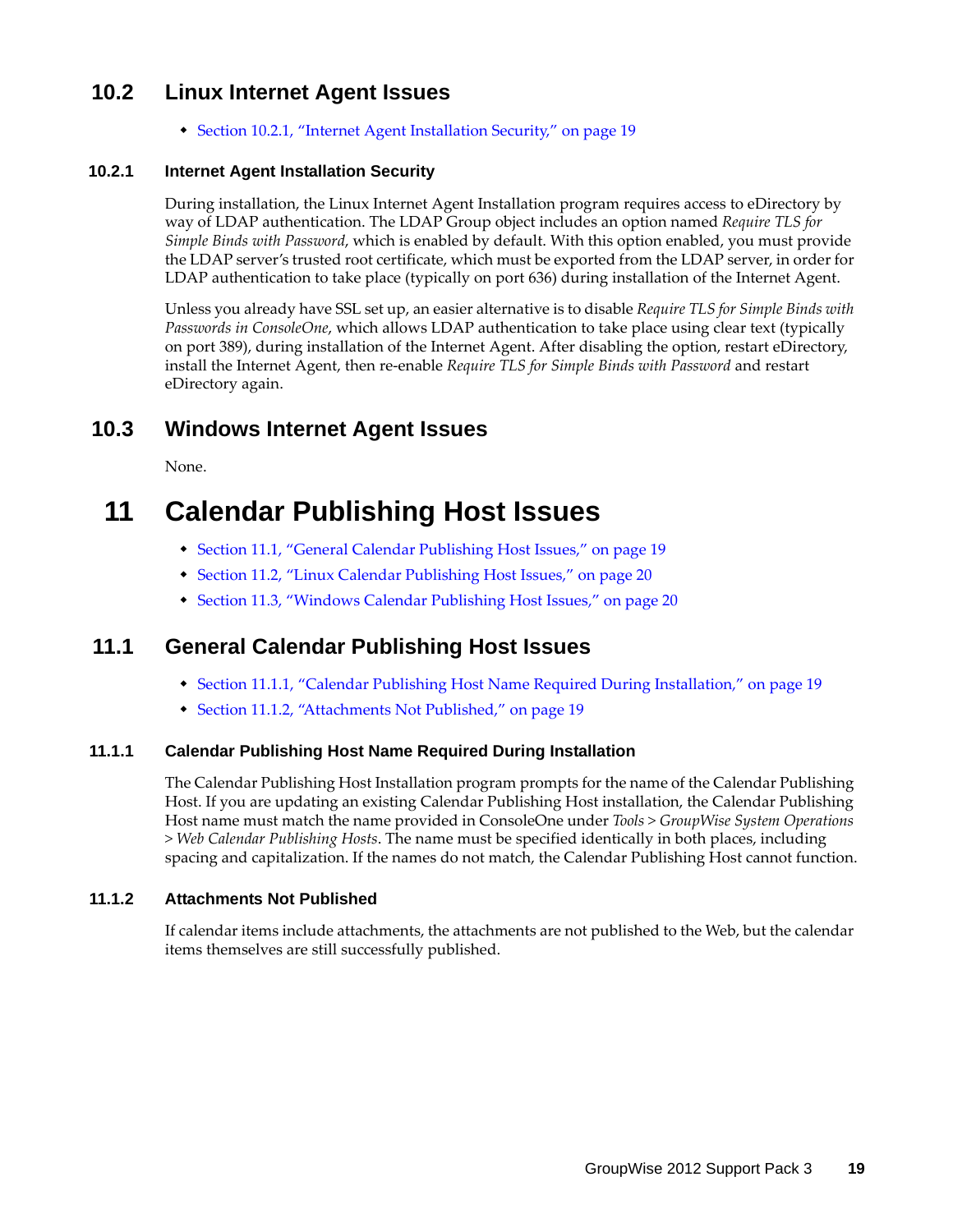### <span id="page-19-0"></span>**11.2 Linux Calendar Publishing Host Issues**

[Section 11.2.1, "Linux Calendar Publishing Host Issues Shared with WebAccess," on page 20](#page-19-2)

### <span id="page-19-2"></span>**11.2.1 Linux Calendar Publishing Host Issues Shared with WebAccess**

The Calendar Publishing Host and WebAccess share a substantial amount of functionality. The following WebAccess issue also pertains to the Calendar Publishing Host:

[Section 9.2.1, "WebAccess Update Issue," on page 17](#page-16-4)

### <span id="page-19-1"></span>**11.3 Windows Calendar Publishing Host Issues**

None.

## **12 Monitor Issues**

- [Section 12.1, "General Monitor Issues," on page 20](#page-19-3)
- [Section 12.2, "Windows Monitor Issues," on page 20](#page-19-4)
- [Section 12.3, "Linux Monitor Issues," on page 20](#page-19-5)

### <span id="page-19-3"></span>**12.1 General Monitor Issues**

[Section 12.1.1, "Monitor Agent SSL Configuration," on page 20](#page-19-6)

### <span id="page-19-6"></span>**12.1.1 Monitor Agent SSL Configuration**

If you want to enable SSL by using the Monitor Agent /httpssl and /httpcertfile switches, the certificate file must be in PEM format. This differs from the other GroupWise agents, which take a .b64 public certificate file and a .key private key file. The PEM format combines the certificate and key in a single file.

### <span id="page-19-4"></span>**12.2 Windows Monitor Issues**

None.

### <span id="page-19-5"></span>**12.3 Linux Monitor Issues**

- [Section 12.3.1, "Linux Monitor Issues Shared with WebAccess," on page 20](#page-19-7)
- [Section 12.3.2, "Restoring Monitor Settings after Reinstallation," on page 21](#page-20-0)

### <span id="page-19-7"></span>**12.3.1 Linux Monitor Issues Shared with WebAccess**

Monitor and WebAccess share a substantial amount of functionality. The following WebAccess issue also pertains to Monitor:

[Section 9.2.1, "WebAccess Update Issue," on page 17](#page-16-4)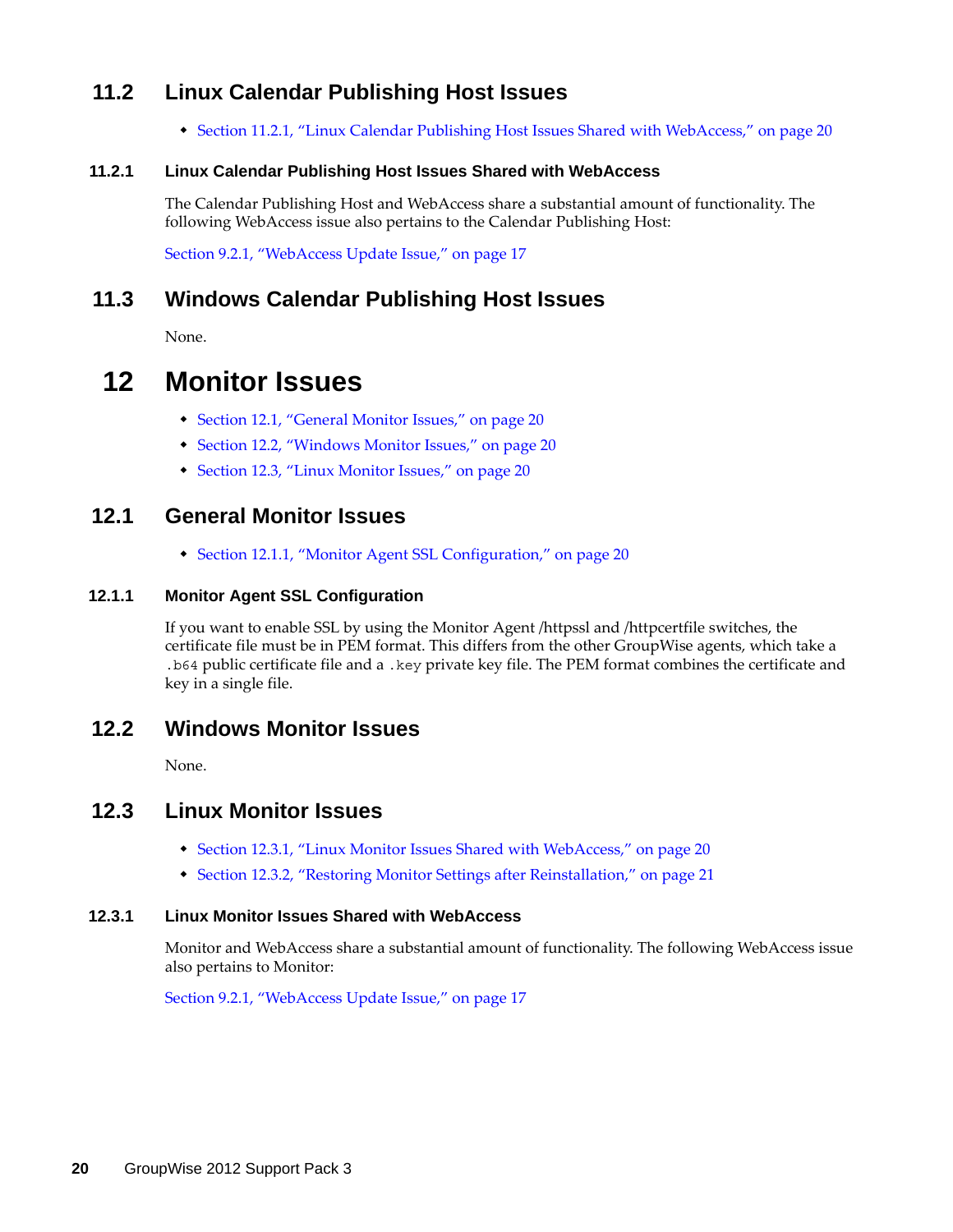### <span id="page-20-0"></span>**12.3.2 Restoring Monitor Settings after Reinstallation**

Monitor settings are stored in the monitor. xml file in the Monitor installation directory. Agent groups are also stored in this file. If you reinstall the Monitor software, the monitor.xml file is backed up as monitor.001. To restore previous Monitor settings and agent groups, remove the newly installed monitor.xml file and rename monitor.001 to monitor.xml.

## **13 GroupWise/Exchange Coexistence Issues**

The GroupWise/Exchange coexistence solution is available starting in GroupWise 2012 SP2.

- [Section 13.1, "General GroupWise/Exchange Coexistence Issues," on page 21](#page-20-1)
- [Section 13.2, "Address Book Synchronization Issues," on page 21](#page-20-2)
- [Section 13.3, "GroupWise Free/Busy Service Issues," on page 23](#page-22-0)

### <span id="page-20-1"></span>**13.1 General GroupWise/Exchange Coexistence Issues**

[Section 13.1.1, "Pre-existing GroupWise/Exchange Synchronization," on page 21](#page-20-3)

### <span id="page-20-3"></span>**13.1.1 Pre-existing GroupWise/Exchange Synchronization**

If you have been using the legacy GroupWise Gateway for Microsoft Exchange or another method for connecting your GroupWise and Exchange systems, you must consider how to handle information that has already been synchronized before you implement the coexistence solution provided in GroupWise 2012 SP2. For a list of considerations, see Appendix A, "[Preexisting GroupWise/](http://www.novell.com/documentation/groupwise2012/pdfdoc/gw2012_guide_exchcoexist/gw2012_guide_exchcoexist.pdf#b14fmrgi) [Exchange Synchronization"](http://www.novell.com/documentation/groupwise2012/pdfdoc/gw2012_guide_exchcoexist/gw2012_guide_exchcoexist.pdf#b14fmrgi) in the *[GroupWise/Exchange Coexistence Guide](http://www.novell.com/documentation/groupwise2012/pdfdoc/gw2012_guide_exchcoexist/gw2012_guide_exchcoexist.pdf#bookinfo)*.

### <span id="page-20-2"></span>**13.2 Address Book Synchronization Issues**

- [Section 13.2.1, "Address Book Synchronization Licensing," on page 21](#page-20-4)
- [Section 13.2.2, "Names for the GroupWise External Domain and Post Office Objects," on page 22](#page-21-0)
- [Section 13.2.3, "Shared Internet Domain Names," on page 22](#page-21-1)
- [Section 13.2.4, "Object Names with Spaces," on page 22](#page-21-2)
- [Section 13.2.5, "Checking Free/Busy information on GroupWise Users in a Distribution Group,"](#page-21-3)  [on page 22](#page-21-3)
- [Section 13.2.6, "Unsupported GroupWise Send Options," on page 22](#page-21-4)

### <span id="page-20-4"></span>**13.2.1 Address Book Synchronization Licensing**

When you enable address book synchronization in ConsoleOne, you receive the following notification:

Exchange address book synchronization requires its own license. If you enable Exchange address book synchronization, your GroupWise system might be subject to additional licensing fees.

We invite you to contact your Novell representative, reseller, or partner to learn more about this feature or for pricing and licensing information.

Ensure that you understand the licensing fees that might apply before you implement address book synchronization.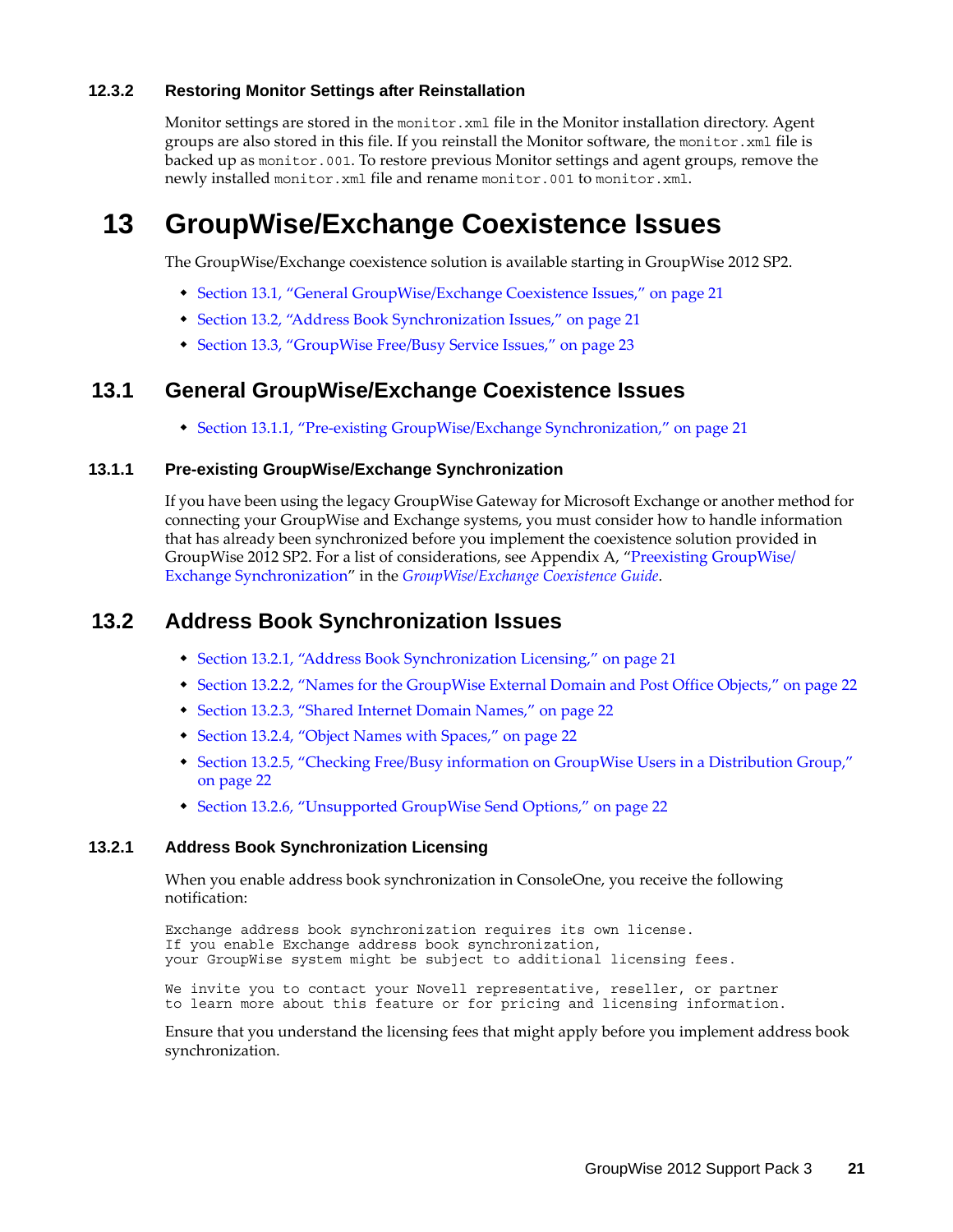### <span id="page-21-0"></span>**13.2.2 Names for the GroupWise External Domain and Post Office Objects**

After address book synchronization, Exchange objects are organized under an External Domain object, which is located under the GroupWise System object in ConsoleOne. The original Active Directory context of each object is represented by an External Post Office object. The External Post Office object cannot have the same name as the External Domain object.

### <span id="page-21-1"></span>**13.2.3 Shared Internet Domain Names**

If you want your GroupWise system and your Exchange system to have the same Internet domain name (for example, novell.com), some specialized configuration is required. For background information, see [Configure Exchange 2012 to Route Messages for a Shared Address Space](http://technet.microsoft.com/en-us/library/bb676395.aspx) (http:// technet.microsoft.com/en-us/library/bb676395.aspx).

- **1** Edit the Accepted Domain for the Organization Hub Transport Accepted domain.
- **2** Change it to an Internal Relay Domain.
- **3** Create a new Send Connector.
- **4** Configure it to relay by setting its SMTP Address Space to the GWIA IP address or DNS hostname.
- **5** Configure the MX record for the shared Internet domain name to point to the Exchange system, which then forwards non-local addresses to the GWIA in the GroupWise system.

### <span id="page-21-2"></span>**13.2.4 Object Names with Spaces**

During the synchronization process, GroupWise and Exchange object names become part of email addresses. The space character is not valid in email addresses. As a result, objects with spaces in their names do not synchronize, because their email addresses are invalid.

Exchange prevents the creation of invalid email addresses. For GroupWise, you must set up a preferred email ID for each object that would, by default, have an invalid email address. For more information, see "[Object Naming Consideration](http://www.novell.com/documentation/groupwise2012/pdfdoc/gw2012_guide_exchcoexist/gw2012_guide_exchcoexist.pdf#b12kt35i)" in ["GroupWise/Exchange Address Book](http://www.novell.com/documentation/groupwise2012/pdfdoc/gw2012_guide_exchcoexist/gw2012_guide_exchcoexist.pdf#bzqlm38)  [Synchronization](http://www.novell.com/documentation/groupwise2012/pdfdoc/gw2012_guide_exchcoexist/gw2012_guide_exchcoexist.pdf#bzqlm38)" in the *[GroupWise/Exchange Coexistence Guide](http://www.novell.com/documentation/groupwise2012/pdfdoc/gw2012_guide_exchcoexist/gw2012_guide_exchcoexist.pdf#bookinfo)*.

### <span id="page-21-3"></span>**13.2.5 Checking Free/Busy information on GroupWise Users in a Distribution Group**

The current version of the GroupWise Free/Busy service does not provide free/busy information for groups.

If you use the Scheduling Assistant in Outlook, you see free/busy information from GroupWise users in a group only if you expand the group.

In Outlook WebAccess, you cannot expand the group. Therefore, you cannot see free/busy information for GroupWise users in the group, and you might get an error.

### <span id="page-21-4"></span>**13.2.6 Unsupported GroupWise Send Options**

The following GroupWise send options were supported by the legacy GroupWise Exchange Gateway but are not supported in the GroupWise/Exchange coexistence solution:

- Classification (Normal, Proprietary, Confidential, Secret, Top Secret, For Your Eyes Only)
- Reply Requested (When Convenient, With *nn* Days)
- Delay Delivery
- Notify Recipients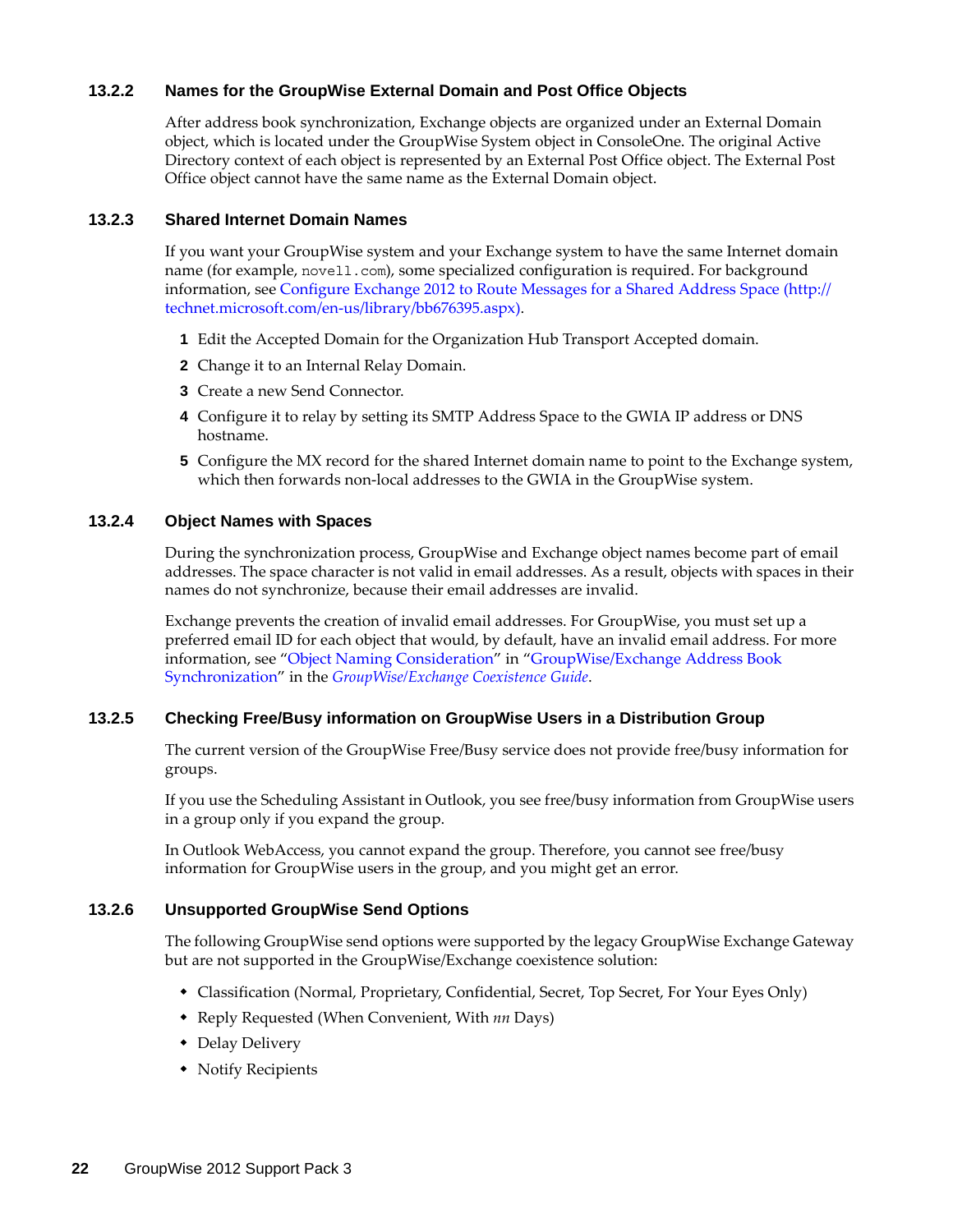If users select these send options in GroupWise, the options have no effect on messages sent to Exchange users.

### <span id="page-22-0"></span>**13.3 GroupWise Free/Busy Service Issues**

- [Section 13.3.1, "Passwords for the Free/Busy Service User Accounts," on page 23](#page-22-1)
- \* [Section 13.3.2, "GroupWise User Display in the Outlook Suggested Times Box," on page 23](#page-22-2)

### <span id="page-22-1"></span>**13.3.1 Passwords for the Free/Busy Service User Accounts**

If the passwords for the Free/Busy service user accounts that access the GroupWise and Exchange systems change for any reason, the Free/Busy service can no longer obtain free/busy information. Ideally, set up these user accounts to be exempt from password expiration rules. If these account passwords need to change for any reason, run the Free/Busy Configurator to provide the current passwords to the Free/Busy service.

### <span id="page-22-2"></span>**13.3.2 GroupWise User Display in the Outlook Suggested Times Box**

In the Outlook Scheduling Assistant, GroupWise users' schedules are correctly listed as you add attendees to the appointment. However, the Suggested Times box cannot determine the availability of GroupWise users.

## **14 International Issues**

- [Section 14.1, "General International Issues," on page 23](#page-22-3)
- [Section 14.2, "Linux International Issues," on page 25](#page-24-0)
- [Section 14.3, "Windows International Issues," on page 26](#page-25-0)

### <span id="page-22-3"></span>**14.1 General International Issues**

- [Section 14.1.1, "SMS Texting and European Phone Numbers," on page 23](#page-22-4)
- [Section 14.1.2, "Double-Byte Character Restrictions," on page 24](#page-23-0)
- [Section 14.1.3, "Linux Agent Server Consoles," on page 24](#page-23-1)
- [Section 14.1.4, "Published Calendars with Extended Characters in File Names," on page 24](#page-23-2)
- [Section 14.1.5, "Double-Byte Characters in WebAccess Mobile," on page 24](#page-23-3)
- [Section 14.1.6, "Arabic Display of Help in Internet Explorer 9," on page 25](#page-24-1)
- [Section 14.1.7, "Hebrew Not Available," on page 25](#page-24-2)

### <span id="page-22-4"></span>**14.1.1 SMS Texting and European Phone Numbers**

GroupWise cannot correctly identify a country code in a phone number when there is no delimiter between the country code and the rest of the phone number. For example, if +49 is the country code, and if you enter a contact phone number as +491234567890, an SMS text message to that contact is undeliverable. If you put a space or a dash between the country code and the phone number, such as +49 1234567890, the SMS text message is successfully delivered.

Sending SMS text messages from GroupWise is free of charge for senders. However, in some European countries, recipients must pay a small charge when they receive SMS text messages.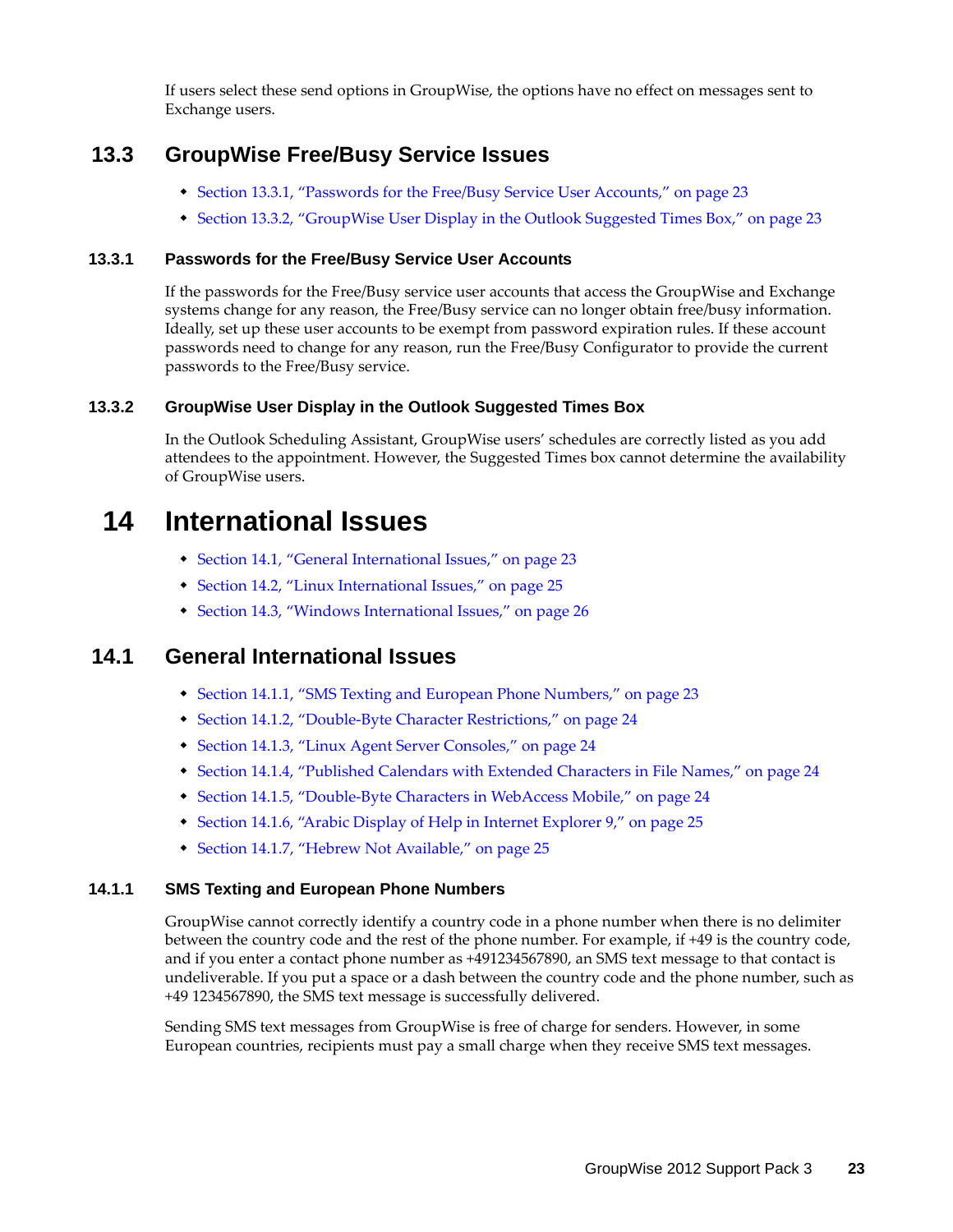### <span id="page-23-0"></span>**14.1.2 Double-Byte Character Restrictions**

- Do not use double-byte characters in directory names and file names.
- Do not use double-byte characters in user passwords. The Change GroupWise Password dialog box in ConsoleOne currently allows entry of double-byte characters. However, the GroupWise client login does not allow entry of double-byte characters in passwords, so a user who was assigned a password with double-byte characters in ConsoleOne cannot type the double-byte characters when attempting to log in to GroupWise.

### <span id="page-23-1"></span>**14.1.3 Linux Agent Server Consoles**

If you start an individual GroupWise agent in a language other than English with a command such as the following:

./gwmta --show @provo.mta

you must turn off UTF-8 in order for the agent server console to display properly.

To turn off UTF-8 for the Linux server:

- **1** In YaST, click *System > Language > Details*.
- **2** Deselect *UTF-8 Encoding*, then click *OK*.
- **3** Click *Accept* to save the new setting, then reboot the Linux server.

If you do not want to turn off UTF-8 for the server, you can use the grpwise script to start the agents, because it turns off UTF-8 automatically when it starts the agents with the user interface provided by the --show switch. However, by default, the grpwise script starts the agents as daemons, without the user interface. To configure the grpwise script to start the agents with the user interface, see "[Starting](http://www.novell.com/documentation/groupwise2012/pdfdoc/gw2012_guide_install/gw2012_guide_install.pdf#bq5d7ly)  [the Linux Agents as Daemons](http://www.novell.com/documentation/groupwise2012/pdfdoc/gw2012_guide_install/gw2012_guide_install.pdf#bq5d7ly)" in ["Installing GroupWise Agents](http://www.novell.com/documentation/groupwise2012/pdfdoc/gw2012_guide_install/gw2012_guide_install.pdf#A8pam03)" in the *[GroupWise 2012 Installation](http://www.novell.com/documentation/groupwise2012/pdfdoc/gw2012_guide_install/gw2012_guide_install.pdf#gw2012guideinst)  [Guide](http://www.novell.com/documentation/groupwise2012/pdfdoc/gw2012_guide_install/gw2012_guide_install.pdf#gw2012guideinst)*.

#### <span id="page-23-2"></span>**14.1.4 Published Calendars with Extended Characters in File Names**

On Windows, Mozilla-based browsers such as Firefox do not handle extended character file names correctly for published calendars. This is a browser problem, not a GroupWise problem. There is no workaround.

In Safari on Macintosh, extended character file names are not interpreted correctly. As a workaround, use Firefox instead of Safari to display published calendars. This is a browser problem, not a GroupWise problem.

#### <span id="page-23-3"></span>**14.1.5 Double-Byte Characters in WebAccess Mobile**

- [Section 14.1.5.1, "Login Window," on page 24](#page-23-4)
- [Section 14.1.5.2, "Name Completion," on page 25](#page-24-3)
- [Section 14.1.5.3, "Attached Files," on page 25](#page-24-4)

#### <span id="page-23-4"></span>14.1.5.1 Login Window

On some tablets, garbage characters display in the WebAccess Mobile Login window instead of readable text. This problem tends to occur on older devices, even when they are running a supported tablet operating system.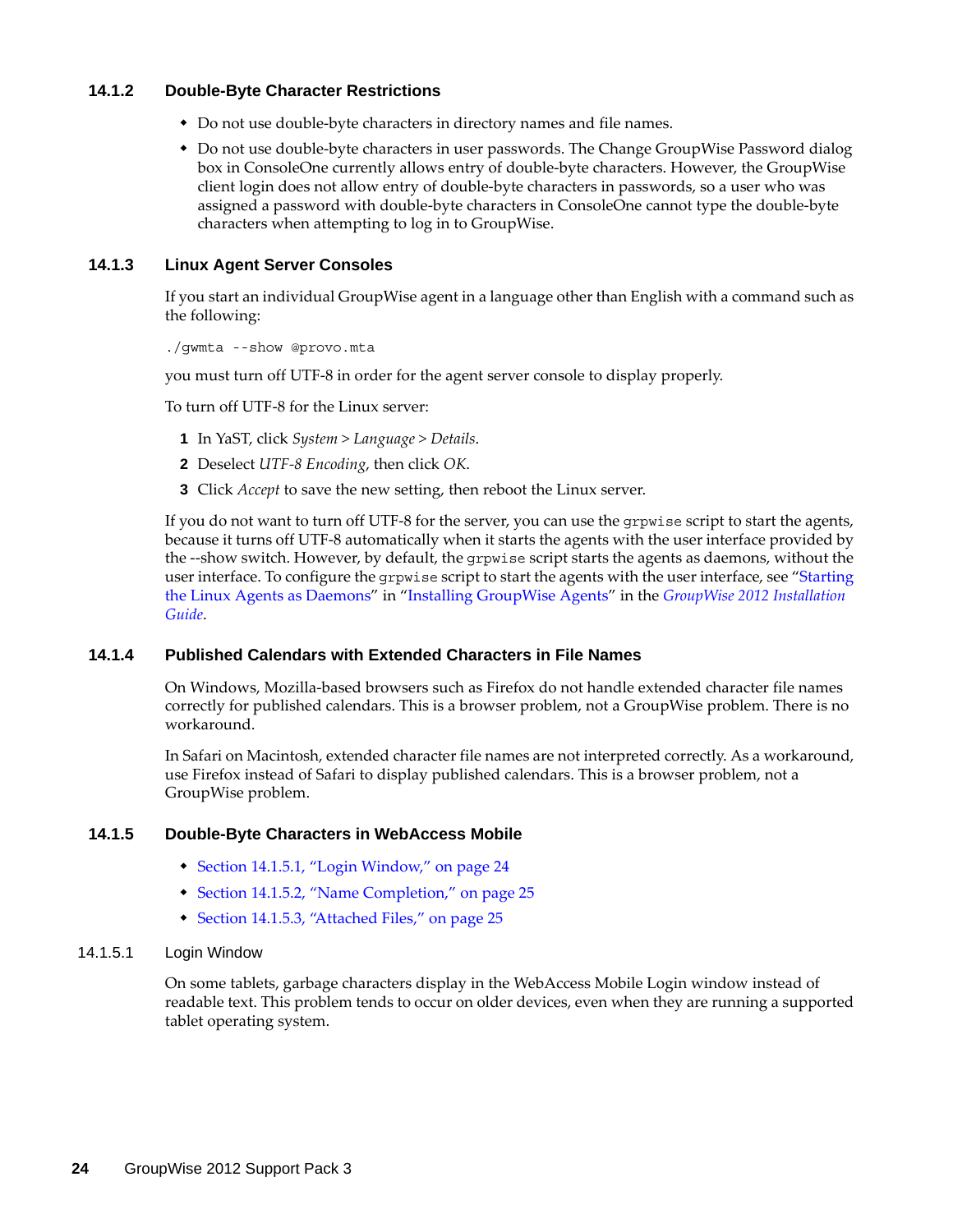#### <span id="page-24-3"></span>14.1.5.2 Name Completion

On tablets, the process for inputting double-byte characters varies. The Name Completion feature in WebAccess Mobile does not work correctly when recipient names include double-byte characters.

Two workarounds are available:

- Click *User Lookup*, then browse to the recipient.
- Type the first few characters of the user's email address. Email addresses do not include doublebyte characters. Therefore, the Name Completion feature can always complete the email address.

#### <span id="page-24-4"></span>14.1.5.3 Attached Files

On some tablets, when you select a file with double-byte characters in the file name, the characters display as garbage characters. This is a problem with the device.

#### <span id="page-24-1"></span>**14.1.6 Arabic Display of Help in Internet Explorer 9**

In WebAccess, the online help does not display correctly in Arabic. To correct the problem, enable Compatibility View by clicking *Tools > Compatibility View*.

#### <span id="page-24-2"></span>**14.1.7 Hebrew Not Available**

Hebrew was dropped from the list of supported languages beginning with GroupWise 8 SP1.

### <span id="page-24-0"></span>**14.2 Linux International Issues**

- [Section 14.2.1, "Double-Byte Character Display in the Linux Client on SLED 11," on page 25](#page-24-5)
- [Section 14.2.2, "Display Problem with Agent Server Console Interfaces," on page 25](#page-24-6)
- [Section 14.2.3, "Russian Keyboard," on page 26](#page-25-1)
- [Section 14.2.4, "Mnemonics for Arabic, Hebrew, and Double-Byte Languages," on page 26](#page-25-2)
- [Section 14.2.5, "Localized Agent User Interface Display," on page 26](#page-25-3)

#### <span id="page-24-5"></span>**14.2.1 Double-Byte Character Display in the Linux Client on SLED 11**

If you run the Linux client on SUSE Linux Enterprise Desktop (SLED) 11, Chinese, Japanese, and Korean characters display incorrectly. You must meet the Linux client system requirements and install SLED 11 Service Pack 1 in order for double-byte characters to display correctly.

### <span id="page-24-6"></span>**14.2.2 Display Problem with Agent Server Console Interfaces**

If you run the Linux GroupWise agents with an agent console interface in languages other than English, the logging information might not display correctly. The problem occurs if your language encoding is set to UTF-8.

To determine your current language encoding, use the following command in a terminal window:

locale

You can change your language encoding in YaST:

- **1** Start YaST, click *System*, then double-click *Choose Language*.
- **2** Select the language you are running the agents in, then click *Details*.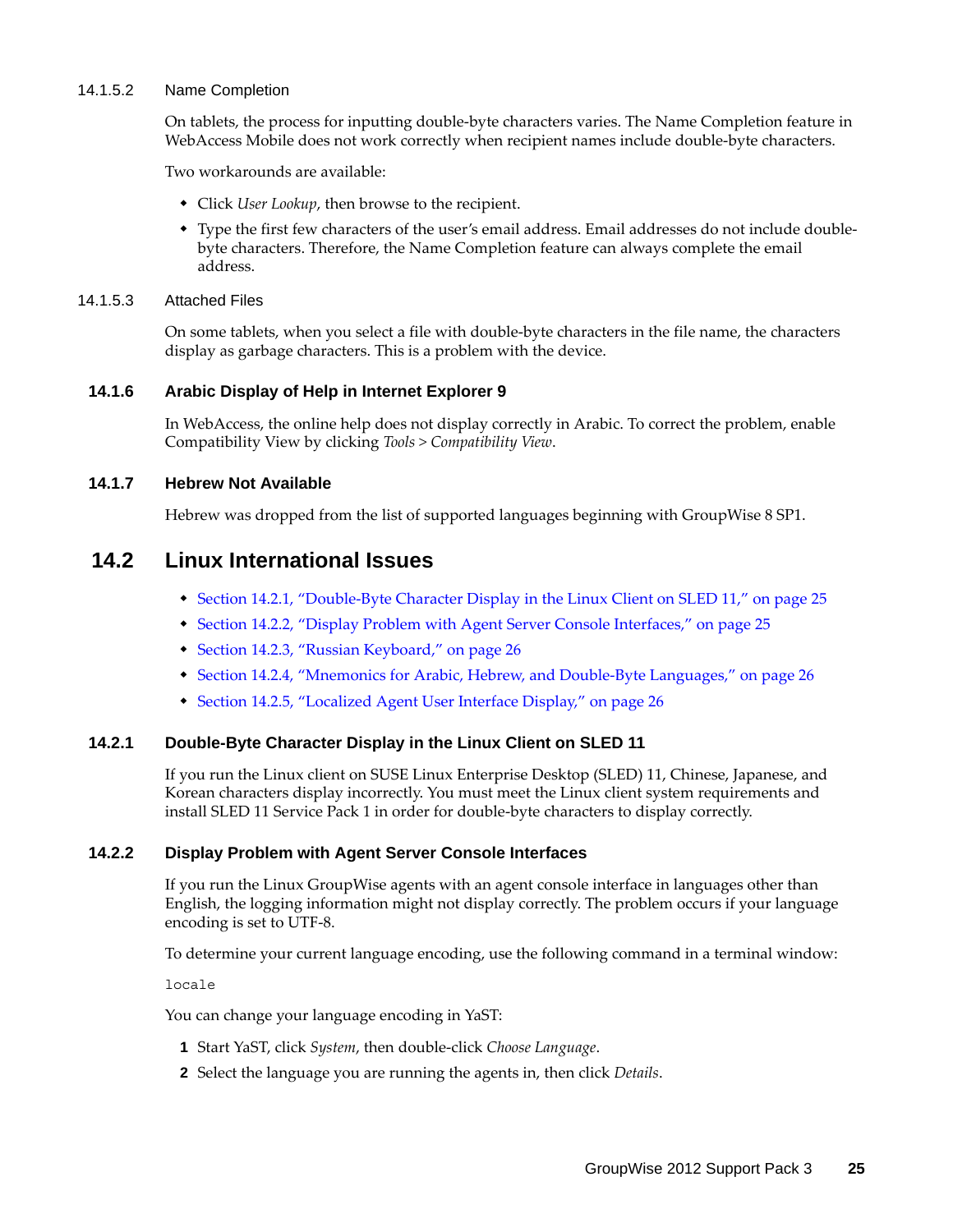- **3** Deselect *Use UTF-8 Encoding*, then click *OK*.
- **4** Stop and then restart the agents to put the new setting into effect.

### <span id="page-25-1"></span>**14.2.3 Russian Keyboard**

When you use a Russian keyboard, the Linux environment variables that provide language and locale information are usually set to ru\_RU. Typically, this setting implies the Russian character set ISO-8859-5. However, on some distributions of Linux, the ISO-8859-5 character set must be set explicitly in order for your Russian keyboard to work with correctly. Use the following command to specify the character set along with the language and locale information:

export LANG=ru\_RU.ISO-8859-5

In most cases, setting the LANG environment variable also sets all LC\_\* environment variables and resolves all Russian keyboard problems. If you set the LANG environment variable and your Russian keyboard still does not work, use the following command to view the current settings for the LANG and LC\_\* environment variables:

locale

If any of the LC\_\* environment variables have not inherited the ISO-8859-5 specification, export them individually.

### <span id="page-25-2"></span>**14.2.4 Mnemonics for Arabic, Hebrew, and Double-Byte Languages**

Keyboard mnemonics for menu items work for characters a-z and A-Z, but not for other characters.

### <span id="page-25-3"></span>**14.2.5 Localized Agent User Interface Display**

The Linux GroupWise agent user interfaces display correctly if the Linux environment is using the ISO-8859-1 character set, which is the default for the GroupWise administration languages and locales.

| Language   | <b>Character Set Code</b> |
|------------|---------------------------|
| French     | $fr_F$ R                  |
| German     | de_DE                     |
| Portuguese | pt_BR                     |
| Spanish    | es_ES                     |

If the Linux environment is using a different character set encoding, such as UTF-8 (for example, fr\_FR.UTF-8), the localized agent user interfaces do not display correctly.

### <span id="page-25-0"></span>**14.3 Windows International Issues**

- [Section 14.3.1, "Installation Error about the component.msi File," on page 27](#page-26-0)
- [Section 14.3.2, "Unwanted Language Selection Dialog Box during AutoUpdate of the](#page-26-1)  [GroupWise Windows Client Software," on page 27](#page-26-1)
- [Section 14.3.3, "Novell Vibe Folders in the GroupWise Windows Client," on page 27](#page-26-2)
- [Section 14.3.4, "GWCSRGEN Utility Does Not Start in Spanish," on page 27](#page-26-3)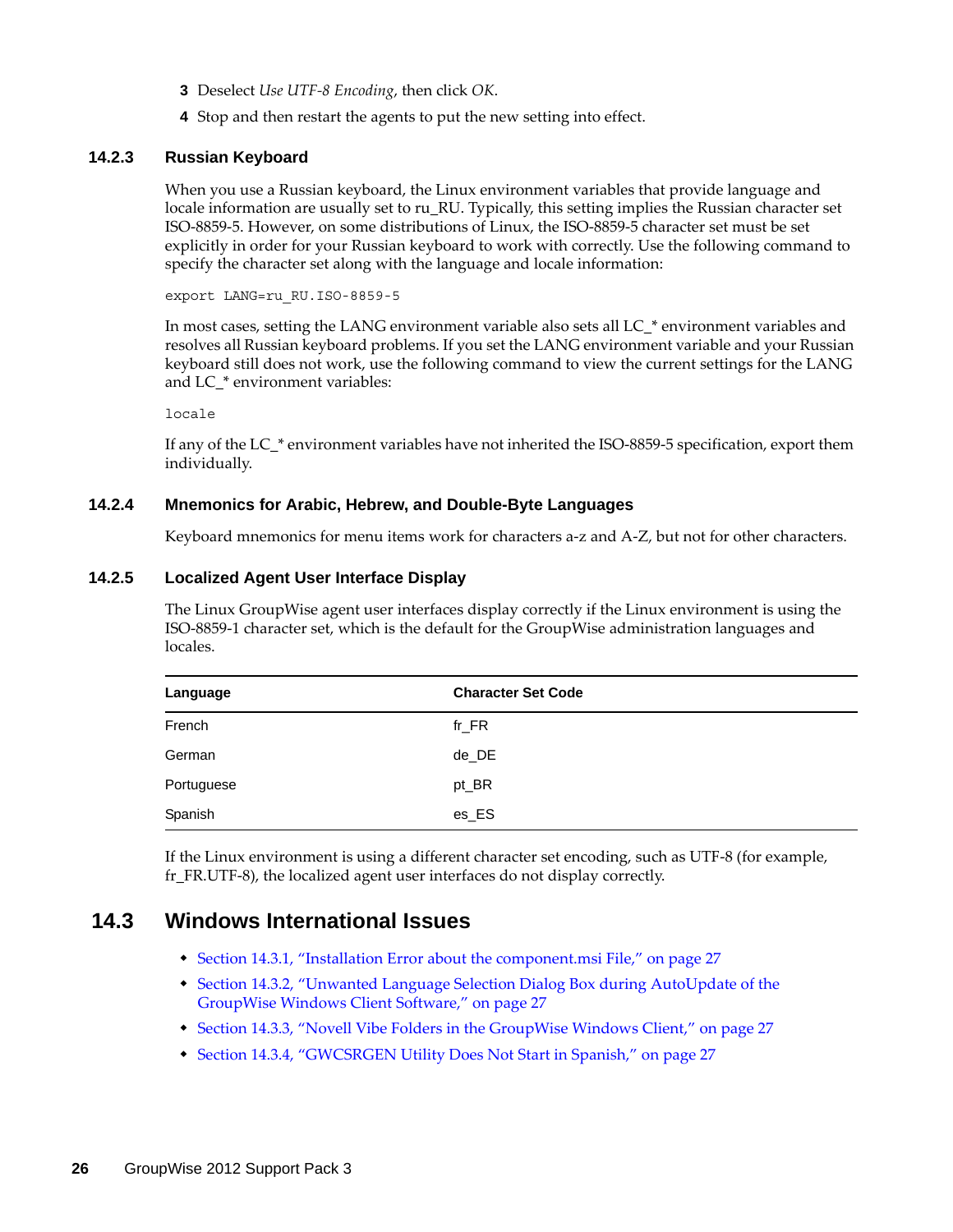### <span id="page-26-0"></span>**14.3.1 Installation Error about the** *component***.msi File**

When you update WebAccess, the Calendar Publishing Host, or Monitor, if you install the multilanguage version over the English-only version or vice versa, you receive the following message:

The feature you are trying to use is on a network resource that is unavailable.

Click OK to try again, or enter an alternate path to a folder containing the installation package '*component*.msi' in the box below.

Simply click *Cancel*. This is an automatic InstallShield message. The GroupWise Installation program correctly handles the situation without your assistance.

### <span id="page-26-1"></span>**14.3.2 Unwanted Language Selection Dialog Box during AutoUpdate of the GroupWise Windows Client Software**

Setting ShowDialogs=No in the setup.cfg file does not suppress the interface language dialog box that appears when you install the GroupWise Windows client from the multilanguage GroupWise software image. The interface language dialog box is displayed by InstallShield to ask what language the GroupWise Client Setup program should run in. It does not affect which client languages are installed by the Client Setup program.

To suppress the interface language dialog box:

**1** Edit the following file in a text editor:

*software\_distribution\_directory*\client\win32\setup.ini

**2** Locate the following line:

EnableLangDia=Y

- **3** Change Y to N.
- **4** Save the setup.ini file, then exit the text editor.

### <span id="page-26-2"></span>**14.3.3 Novell Vibe Folders in the GroupWise Windows Client**

Files with certain extended and double-byte characters in their file names cannot be dragged into Novell Vibe folders. The problem is resolved in Novell Vibe 3.3 and later versions.

### <span id="page-26-3"></span>**14.3.4 GWCSRGEN Utility Does Not Start in Spanish**

On a Windows server running the Spanish version of Windows, the GWCSRGEN utility does not start successfully. Use the English version of GWCSRGEN instead. GWCSRGEN runs successfully on other language versions of Windows.

## **15 Documentation Issues**

- [Section 15.1, "General Documentation Issues," on page 27](#page-26-4)
- [Section 15.2, "Linux Documentation Issues," on page 28](#page-27-1)
- [Section 15.3, "Windows Documentation Issues," on page 28](#page-27-2)

### <span id="page-26-4"></span>**15.1 General Documentation Issues**

None.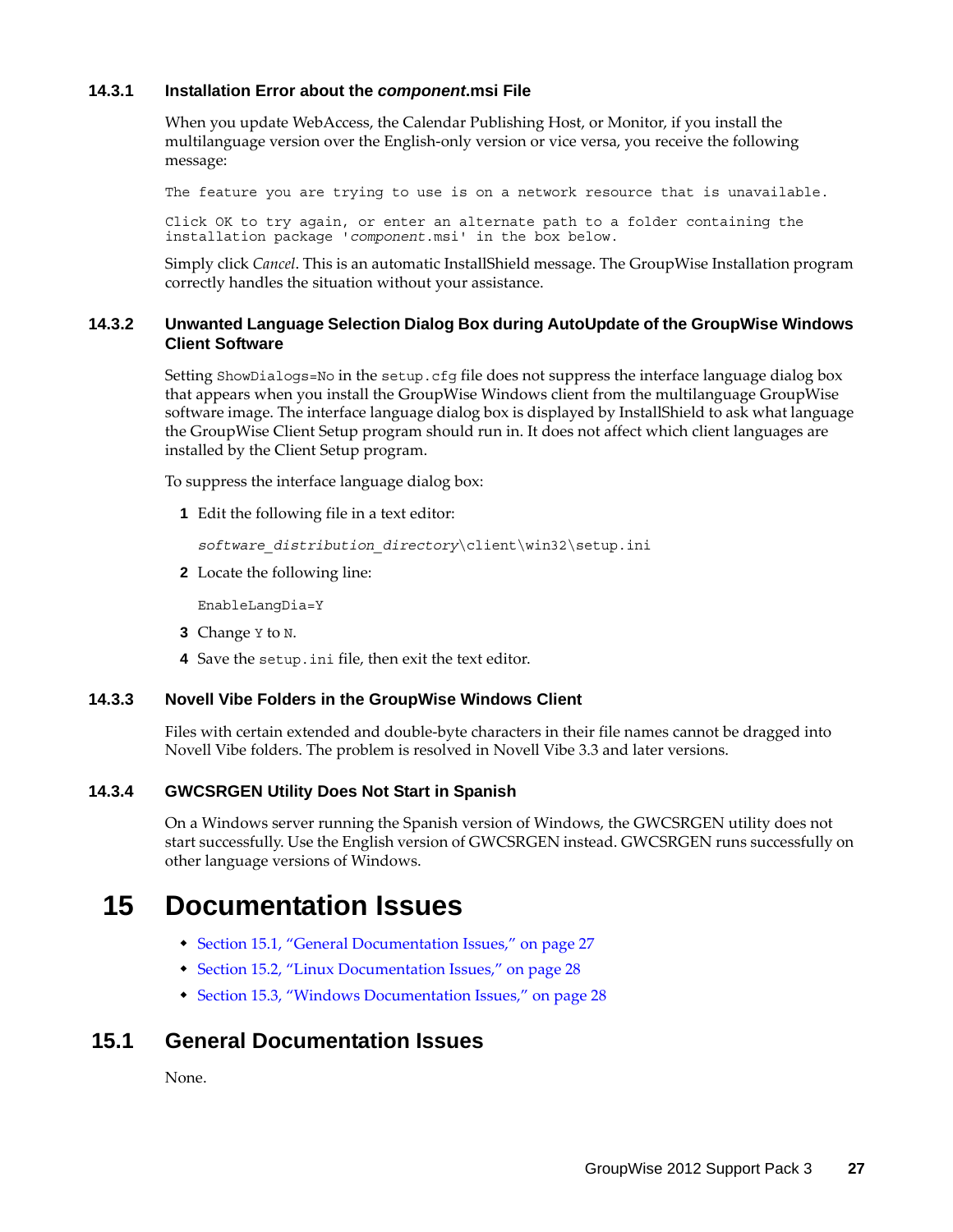### <span id="page-27-1"></span>**15.2 Linux Documentation Issues**

 [Section 15.2.1, "Agent Help Does Not Display When the Agent Runs as a Non-root User," on](#page-27-3)  [page 28](#page-27-3)

### <span id="page-27-3"></span>**15.2.1 Agent Help Does Not Display When the Agent Runs as a Non-root User**

When you start the Linux POA, the Linux MTA, and the Linux Internet Agent by using the --show switch to display a GUI user interface, if the agents are running as a non-root user, clicking *Help* does not display the agent help file. Help is displayed in a browser window and the agents currently launch the browser as root. Giving the user access to the browser window as root would be a security risk. This is working as designed.

### <span id="page-27-2"></span>**15.3 Windows Documentation Issues**

[Section 15.3.1, "PDF Display in Firefox," on page 28](#page-27-4)

### <span id="page-27-4"></span>**15.3.1 PDF Display in Firefox**

Starting in Firefox 19, Firefox includes a built-in PDF viewer by default. In earlier versions, Adobe Acrobat has been used with Firefox.

The built-in Firefox PDF viewer does not include the ability to expand and collapse the table of contents bookmarks in the left panel of PDF guides. In a large GroupWise guide, this expand/ collapse functionality can be very useful.

To configure Firefox to use Adobe Acrobat as it did in previous versions:

- **1** Click *Firefox > Options > Applications*.
- **2** In *Portable Document Format (PDF)* field, select *Use Adobe Acrobat (in Firefox)*, then click *OK*.

## **16 GroupWise Bug Fixes**

GroupWise 2012 SP3 includes all bug fixes that are available in GroupWise 2012 SP1, SP2, and HP1. For a list of the bugs that have been fixed in GroupWise 2012 SP3, see the [GroupWise 2012 SP3 Bug](https://www.novell.com/documentation/groupwise2012/gw2012sp3_bugfixlist/data/gw2012sp3_bugfixlist.html)  [Fix List.](https://www.novell.com/documentation/groupwise2012/gw2012sp3_bugfixlist/data/gw2012sp3_bugfixlist.html)

## <span id="page-27-0"></span>**17 GroupWise Documentation**

All GroupWise 2012 documentation is available at the [GroupWise 2012 Documentation web site](http://www.novell.com/documentation/groupwise2012) (http://www.novell.com/documentation/groupwise2012).

Each GroupWise 2012 guide lists the documentation updates that have occurred for Support Pack 3:

- "[Documentation Updates](http://www.novell.com/documentation/groupwise2012/pdfdoc/gw2012_guide_install/gw2012_guide_install.pdf#Alse1z7)" in the *[GroupWise 2012 Installation Guide](http://www.novell.com/documentation/groupwise2012/pdfdoc/gw2012_guide_install/gw2012_guide_install.pdf#gw2012guideinst)*
- "[Documentation Updates](http://www.novell.com/documentation/groupwise2012/pdfdoc/gw2012_guide_admin/gw2012_guide_admin.pdf#bzulq75)" in the *[GroupWise 2012 Administration Guide](http://www.novell.com/documentation/groupwise2012/pdfdoc/gw2012_guide_admin/gw2012_guide_admin.pdf#A2zvyc4)*

In addition to the GroupWise product documentation, the following resources provide information about GroupWise 2012:

- [Novell Support and Knowledgebase](http://www.novell.com/support) (http://www.novell.com/support)
- [GroupWise Support Forums](http://forums.novell.com/forumdisplay.php?&f=356) (http://forums.novell.com/forumdisplay.php?&f=356)
- [GroupWise Cool Solutions](http://www.novell.com/communities/coolsolutions/gwmag) (http://www.novell.com/communities/coolsolutions/gwmag)
- [GroupWise Best Practices wiki](http://wiki.novell.com/index.php/GroupWise) (http://wiki.novell.com/index.php/GroupWise)